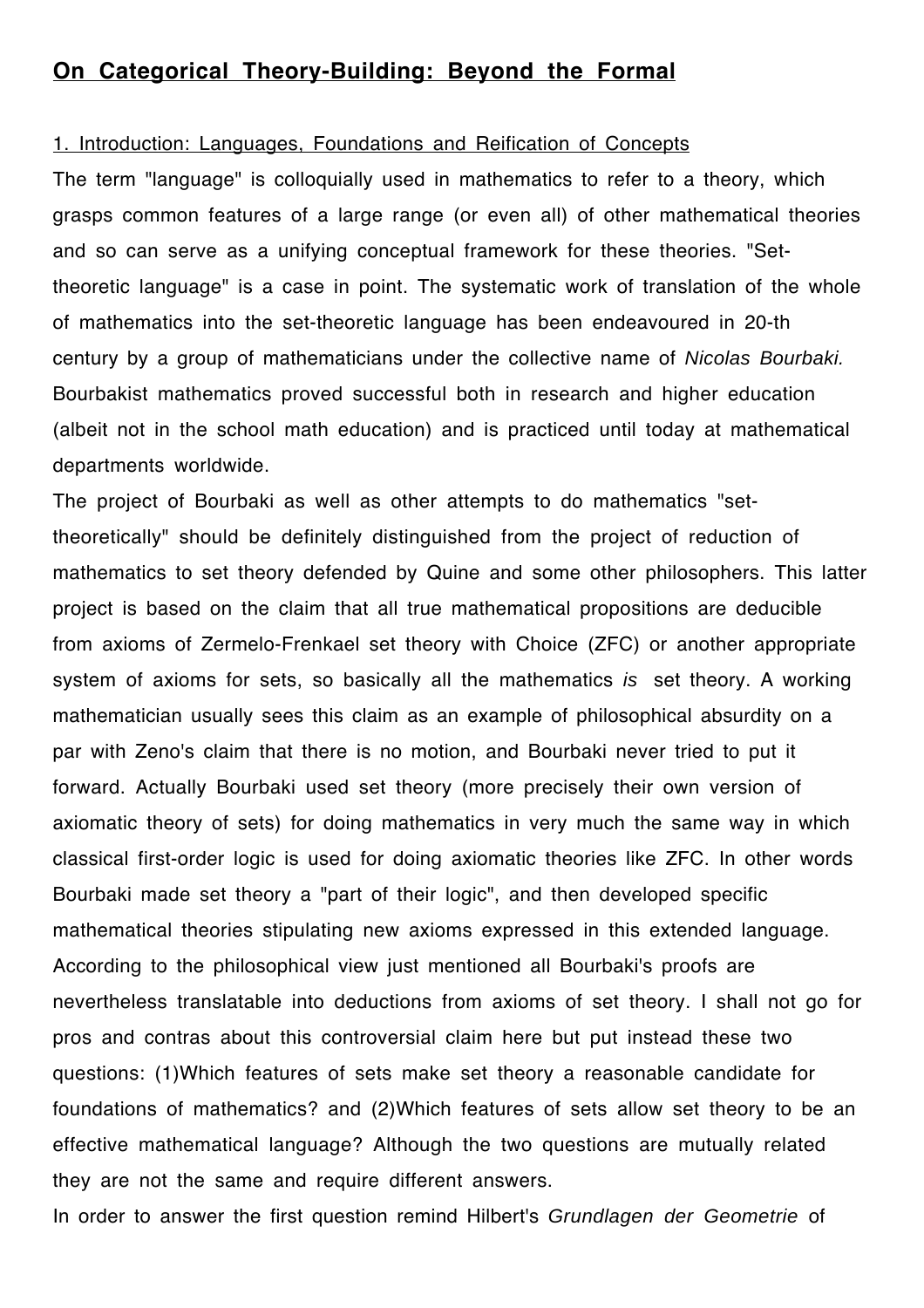1899 which provides the notion of foundation relevant to the question. Hilbert suggests to think of geometrical points and straight lines as of abstract "things" (of two different types) holding certain relations with required formal properties; one is left free to imagine then these things in any way one likes or not imagine them in any particular way at all. However abstract and unspecific might be the notion of thing involved here one cannot avoid making certain assumptions about it. In order to clarify these assumptions one needs an appropriate "theory of things". Set theory proves appropriate for this purpose: sets provide the standard (Tarski) semantic for classical first-order logic and for theories axiomatised with this logic. Hence the idea to use set theory on a par with formal axiomatic method and the claim that mathematics is ultimately "about" sets. Building of axiomatic set theories becomes then a rather tricky business since any such theory involves an infinite regress: in order to build an axiomatic theory of sets one needs to assume some (usually different) notion of set in advance for semantic purposes. This and other relevant problems about set theory and logic have been scrutinised by mathematicians and philosophers throughout 20th century. I shall not explore this vast issue here but I want to stress the intimate link between sets and formal axiomatic method just explained. True, this method allows for building not only theories of sets but also theories of lines and points (plane geometries), of parts and wholes (mereologies) and of whatnot. However some notion of set (or *class*) is anyway required by all such theories. Stronger technical notions of set corresponding to ZFC and other axiomatic set theories come about when this general requirement is further strengthened for specific mathematical needs. So when the notion of foundations is understood in the sense of Hilbert's *Grundlagen* or similarly the choice of set theory (rather than mereology or anything else) as foundations of mathematics is natural.

Second question requires, in my view, a very different answer. There is more than one reason why set theory is helpful for mathematics but perhaps the following one is the most important. Mathematics doesn't deal with "pure" concepts - whatever this might mean - but deals with concepts embodied into mathematical objects. There are different ways of such embodiment or reification of concepts. The most traditional one is *exemplification*. When Euclid wants to prove that all triangles have certain property *P* he always proceeds in the following way. He takes "for example" just one triangle *ABC* , proves that *ABC* has property *P* and then concludes that *all* triangles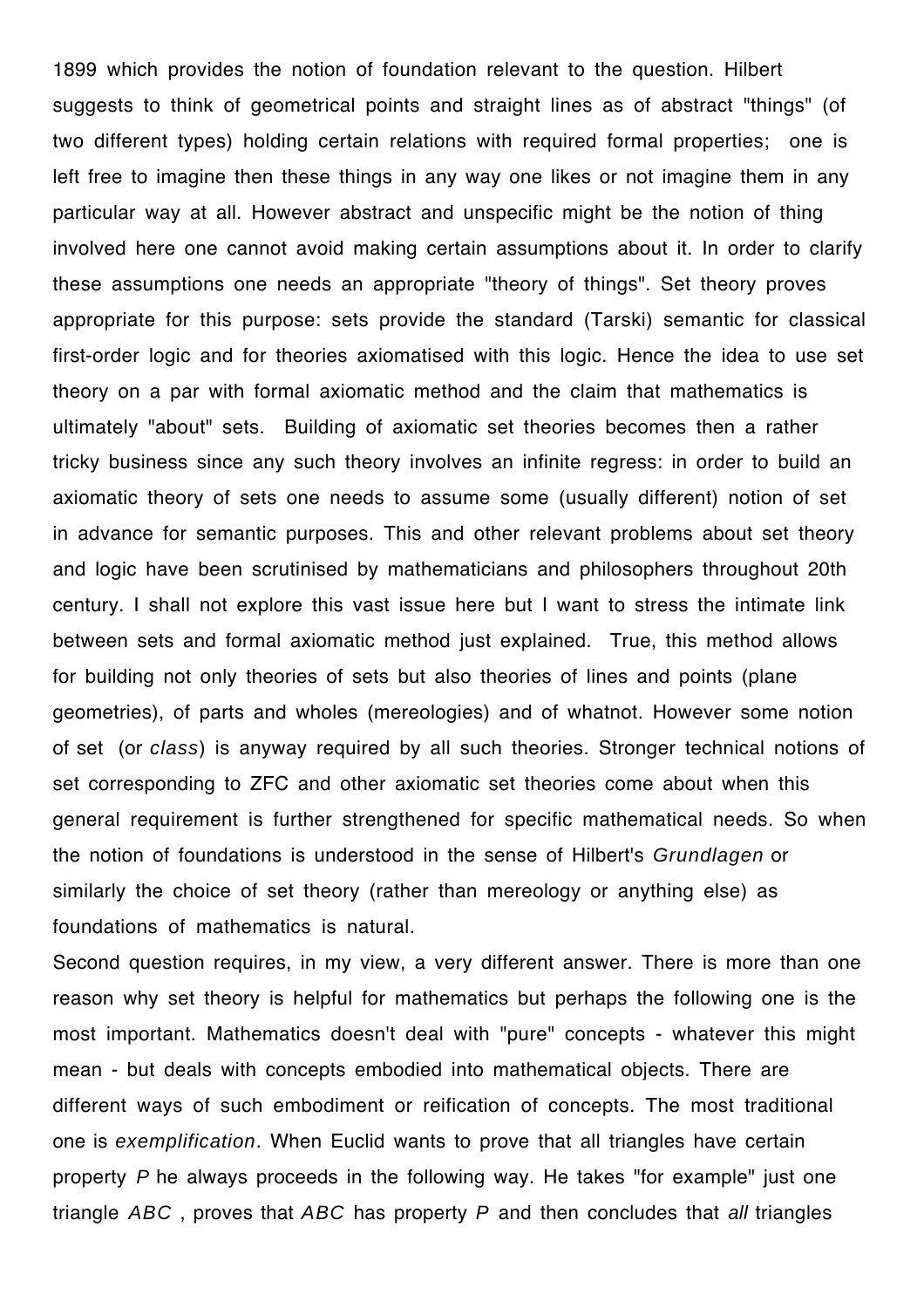have this property. The conclusion is justified when the proof doesn't rely on any specific property *S* of *ABC*, which some other triangle *A'B'C'* might not have. This guarantees that the same proof can be applied to *A'B'C'* or any other triangle. Such "reification through instantiation" is also widely used in today's mathematics as well. It seems to be fairly fundamental for mathematics as we know it through its history. However set theory provides another way of reifying concept. In the pre-set-theoretic mathematics people had among available objects particular triangles like *ABC* and particular (natural) numbers like *5* but they had no special mathematical object corresponding to the general concept of triangle or to the general concept of number (over and above the aforementioned particulars). Entities of this latter kind could be believed to exist somewhere on Platonic heavens but certainly not among mathematical objects. However set theory allowed for making such things up and treating them mathematically. Consider set **T** of all triangles (on a given plane) and set **N** of natural numbers. These sets are *extensions* of their corresponding concepts. They are genuine mathematical objects having certain properties (e.g. cardinality) and allowing for certain operations with them. In particular, **N** can be squared (the square of **N** is the set of all ordered number pairs) and factorised by some equivalence relation. Importantly **T** is not a triangle and **N** is not a natural number: the extension of a given concept is *not* an instance of this concept. But like an instance the extension is an embodiment of a given concept: it is an object one can play with, i.e. make further constructions. Obviously this second way of reification of concepts was not available for mathematicians until the notion of infinite set was approved by G. Cantor and his followers.

One may remind Occam's Razor and wonder why having more objects is an advantage. The answer is this: it is an advantage as far as it leads to new non-trivial mathematics. This is indeed the case as far as set-theoretic mathematics is concerned. Mathematicians can be interested in a conceptual parsimony but hardly in an ontological parsimony. I cannot see any profit mathematics might get by preventing certain concepts from reification. In particular, since mathematical reasoning involves the notion of infinity anyway it is quite appropriate for this science to develop a calculus of infinities rather than keep the notion of infinity somewhere at the limit of the scope of the discipline without a properly mathematical treatment. The history of mathematics of last two centuries provides numerous examples of successful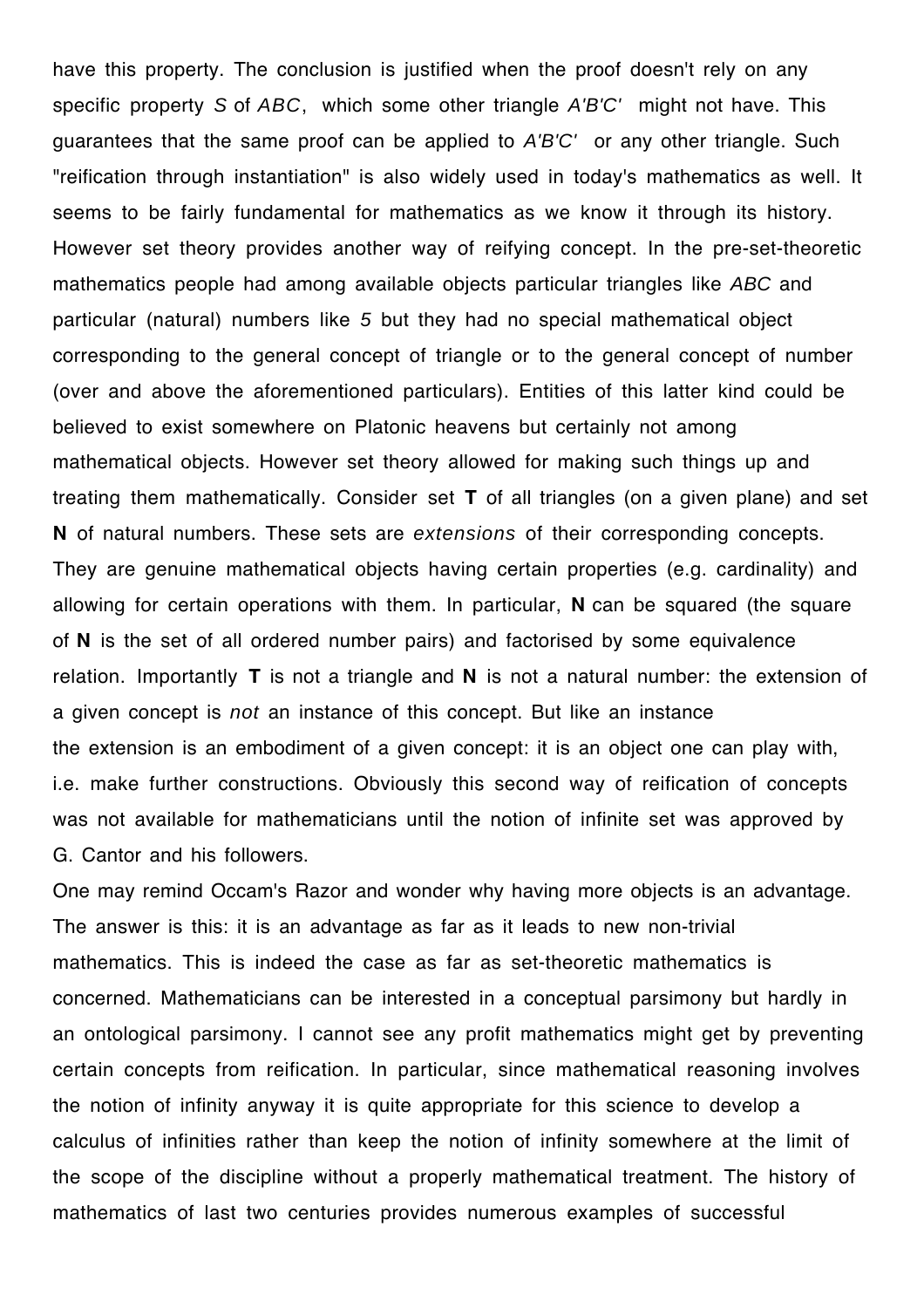reification of "ideal elements" of different kinds. Think of ideal points in projective geometry, for example.

### 2. Language of Categories and Categorical Foundations

Unlike set theory category theory has been designed as a language to begin with and only later has been proposed as a foundations by Lawvere and his followers. The notion of category has been first explicitly introduced by Eilenberg and MacLane in their (1945) paper as a purely auxiliary device, and until works of Grothendieck and his school in late fifties, which made an essential use of category theory in algebraic geometry, nobody would consider this theory as anything more than a convenient system of notation. In his classical (1971) MacLane writes:

Category theory starts with the observation that many properties of mathematical systems can be unified and simplified by a presentation with diagrams of arrows. (MacLane 1971, p.1)

Such presentation is often possible because most of mathematical concepts come with a corresponding notion of map (otherwise called transformation or morphism) between tokens falling under a given concept. For example, maps between sets are functions, maps between topological spaces are continuous transformations, maps between groups are group homomorphisms. Such maps are composable in the usual way corresponding to the common intuition behind the notion of transformation. The mathematical notion of category makes this common intuition explicit assuming associativity of composition of maps and existence of identity map for each object. Using the "language of arrows" we may think of, say, natural numbers, not just as of "bare set"  $N = \{0, 1, 2, 3, ...\}$  but as a category where numbers are provided with succession maps:

 $0 \rightarrow 1 \rightarrow 2 \rightarrow 3 \rightarrow ...$ 

Identifying number *n* with isomorphism classes of sets having exactly *n* elements and considering classes of maps between these sets as morphisms between numbers one gets a richer category comprising *m*exp*n* different morphisms from any number *n* to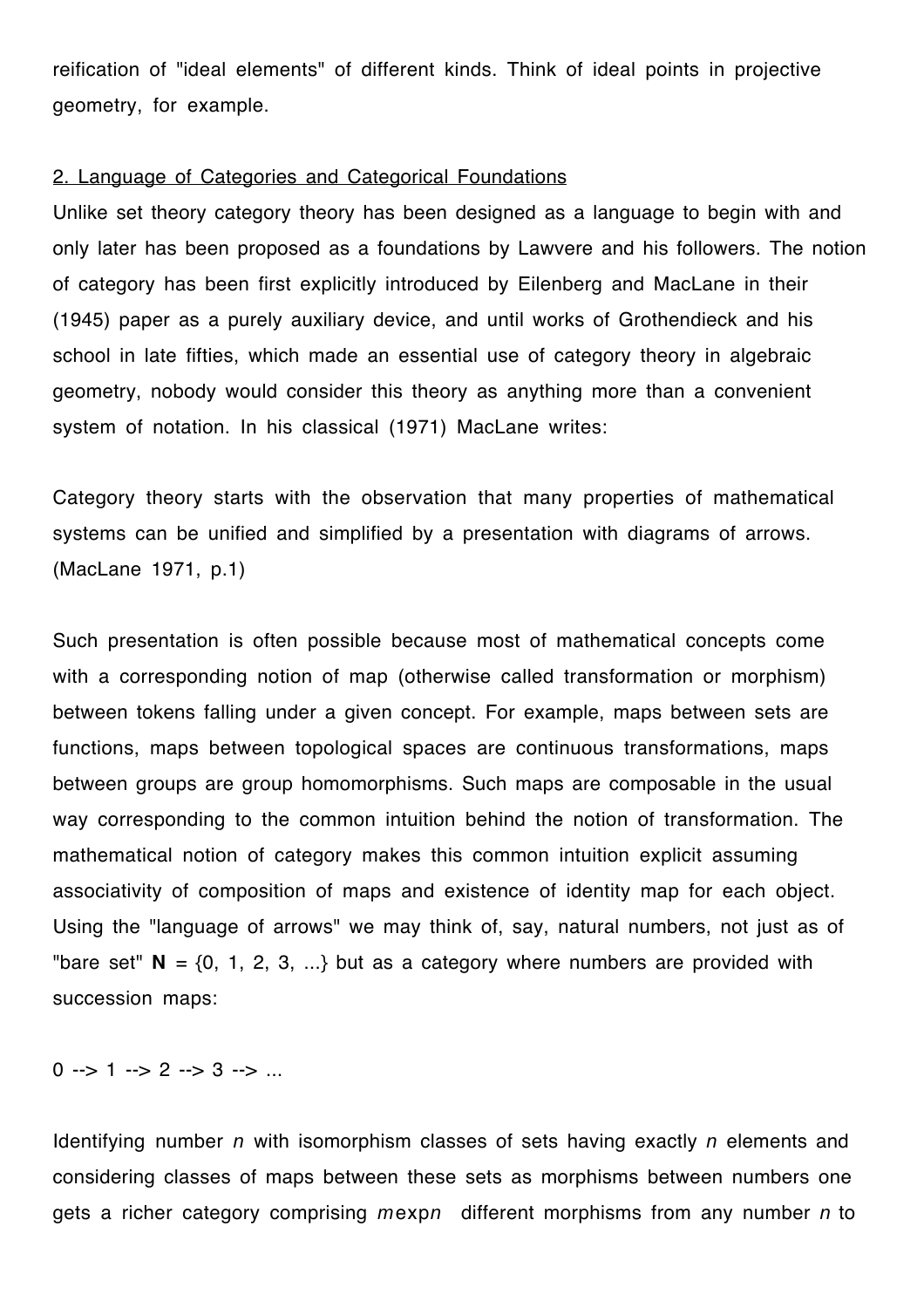any number *m* , in particular *n*exp*n* morphisms to each number *n* to itself *n*! of which are isomorphisms. All these notions can be rather easily cooked set-theoretically; in more involved constructions such a set-theoretic regression is also often (but not always) possible but the advantage of using the language of arrows can be much more important. I shall not talk about specific mathematical matters here but remark that category theory like set theory allowed for reification of certain concepts which earlier could not be reified. Consider the concept of set for example. The extension **S**  of this concept is the set of all sets. That **S** turns to be a contradictory notion is a part of the problem but not yet the whole problem (notice that the notion of infinite set before Cantor was believed to be contradicory too). Another part of the problem is that **S** doesn't have interesting properties to be studied and apparently doesn't allow for further non-trivial constructions. However as far as all sets are taken together with *all maps* between them the situation changes. The category of sets **Set** does have interesting specific properties distinguishing it from other categories and also allows for non-trivial constructions (like that of topos). This clearly shows that **Set** is a better embodiment of the general concept of set than **S**. The situation is similar in the case of the concept of group, topological space and many others (see paragraph 6 below). So category theory allows for reification of concepts when set theory doesn't.

However useful category theory might be what has been said so far has no bearing on the problem of foundations. One may assume standard set-theoretic foundations and then construe the language of categories upon it. But why not to think (in particular to think about sets) category-theoretically to start with? The first systematic attempts of this kind has been made by Lawvere in his thesis of 1963 and papers of 1964 and 1966 based on this thesis. In these works Lawvere introduced categories using formal axiomatic method just like Zermelo and Fraenkel did this with sets. This amounts to the following: objects and morphisms are taken as primitives objects holding three primitive relations with intended meaning "domain of", "codomain of", and "composition of" plus the identity relation. Categorical objects and categorical morphisms are treated as belonging to the same type since every categorical object is formally identified with its identity morphism. Lawvere himself avoids speaking about objects and relations in this context taking first purely syntactical viewpoint and after listing the appropriate axioms saying :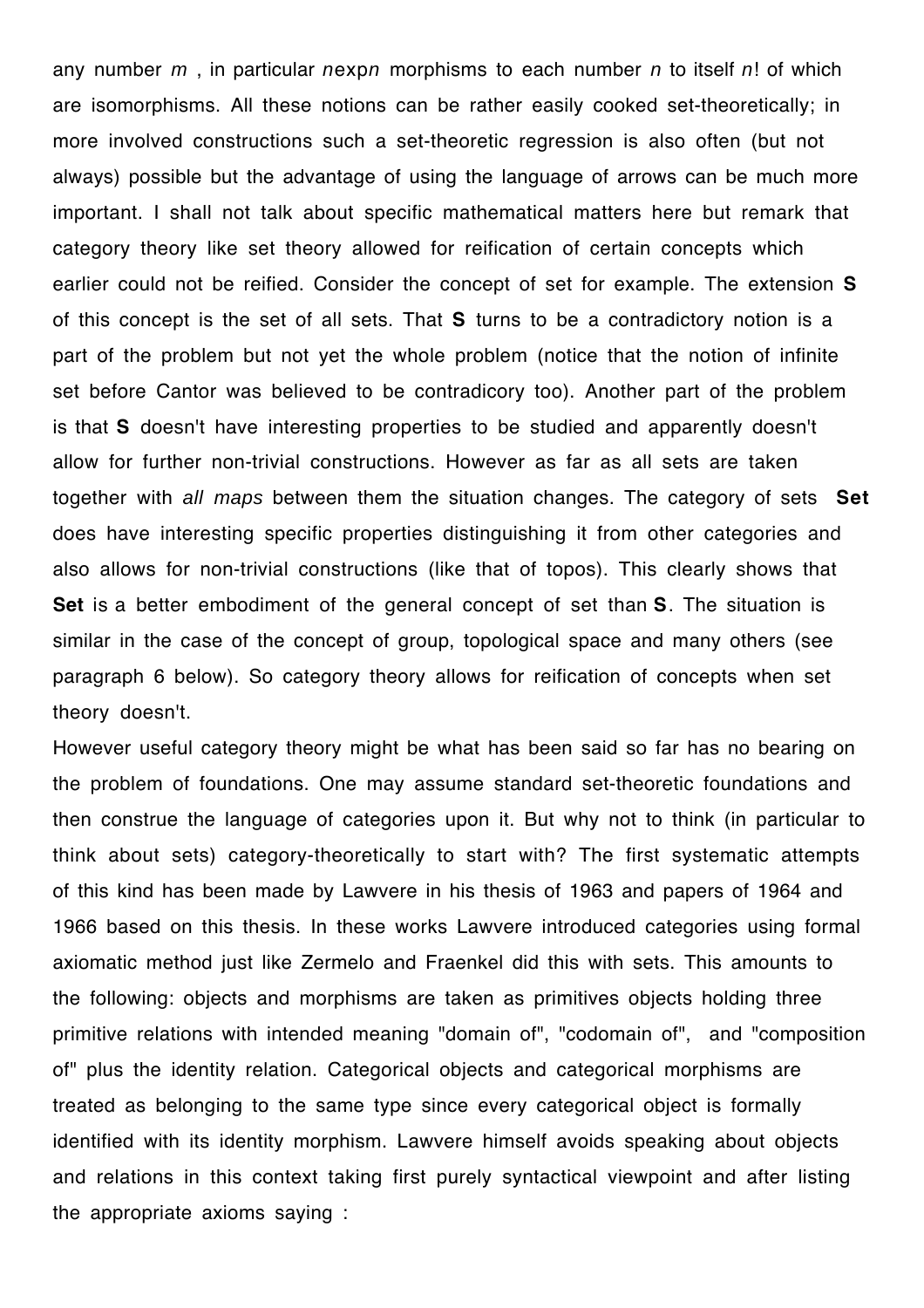By a category we of course understand (intuitively) any structure which is an interpretation of the elementary theory of abstract categories ... (1966, p.4)

In his (1964) Lawvere adjoins to his axiomatic category theory a number of additional axioms making an abstract category "into" the category of sets so that

There is essentially only one category which satisfies these ... axioms ... , namely the category S of sets and mappings. (1964, p. 1506)

Remind that in order to use set theory as foundations one needs "abstract" sets rather than "concrete" sets like sets of points, numbers, etc. What these abstract sets are sets of? Cantor's answer is the following: abstract sets are sets of "pure units" ("lauter Einsen"). Another answer has been later given by Zermelo: abstract sets are sets of sets. This latter answer is obviously more economical conceptually. For a similar reason Lawvere put forward a theory of categories of categories (but not just a general theory of "concrete" categories like categories of sets, groups, etc...) and suggested it as foundations of mathematics (Lawvere 1966). While in these early papers Lawvere sticks to formal axiomatic method and the corresponding notion of foundations in his more recent paper of 2003 this author takes a different approach and opts for a different notion of foundations understood

... in a common-sense way rather than in the speculative way of the Bolzano-Frege-Peano-Russell tradition. (2003 p. ??)

This change of Lawvere's view seems me remarkable. The intimate link between sets and formal axiomatic method stressed in the previous paragraph suggests that sets cannot be replaced in their foundational role by categories or anything else unless one continue to use this method and applies the corresponding notion of foundation. This, in my view, explains why the idea of making categories into foundations finally led Lawvere to the refusal from the formal method. But Lawvere's reference to common sense hardly solve the problem either. To get rid of "speculative foundations" one needs a new method of theory-building. In his (2003) Lawvere doesn't aim at general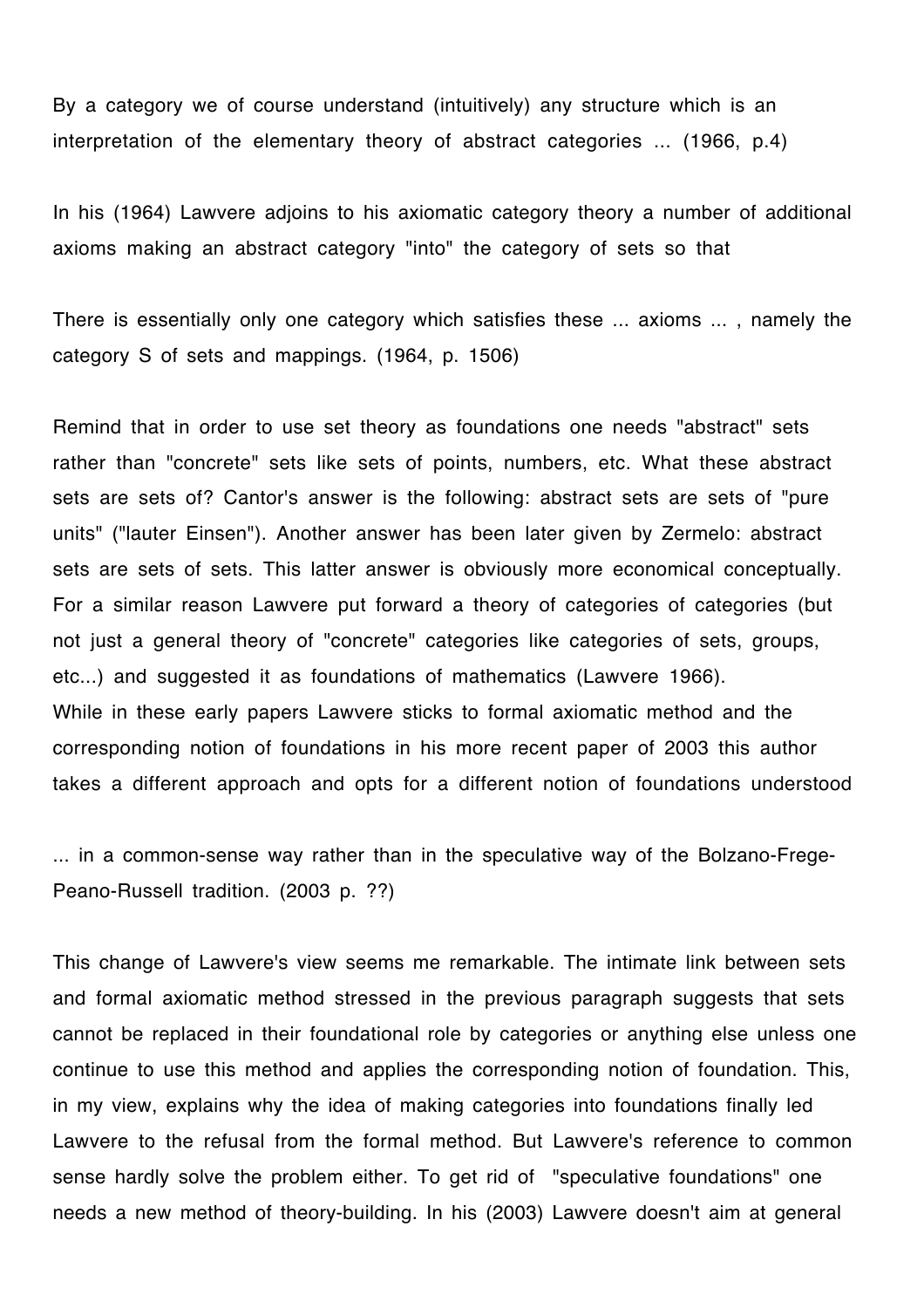solution of this problem but gives a concrete example of how categorical foundations may look like. The principle aim of my paper is to describe a general method of theory-building suggested by category theory. I shall call this new method *categorical* and distinguish it from formal method. Formal views on mathematics and science are usually opposed to more traditional views according to which mathematics and sciences always assume certain "substances" like "number" or "magnitude" as their subject-matters. In today's philosophy of mathematics formal view is associated with mathematical structuralism. I say that categorical method goes beyond formal method (and beyond structuralism) in order to stress that my proposal has nothing to do with the traditional substantialism. As we shall see the mathematical notion of category suggests something genuinely new with respect to the traditional concepts of form and substance.

The rest of the paper is organised as follows. In the next section I stress a distinctive feature of formal axiomatic method (seen against traditional axiomatic method), which concerns the notion of interpretation relevant to mathematics. Then I argue that formal axiomatic method doesn't provide an adequate treatment of mathematical interpretation and introduce the notion of categorical method which does this. Then I analyse some logical aspects of categorical method and conclude with general epistemological arguments in its favour.

### 3. Formal Axiomatic Method in The Nutshell

A today's mathematical student can read in various textbooks that formal axiomatic method invented by Hilbert is nothing but a perfectioned version of the traditional axiomatic method known since Euclid. True, Hilbert certainly had Euclid's *Elements* in mind writing his *Grundlagen*, so his method can be rightly seen as a modification of Euclid's. However I don't think that the description of this modification as perfectioning sheds a lot of light on it. To see clearly what is specific for formal axiomatic method as distinguished from more traditional versions of axiomatic method a historical regression seems me helpful. Soon after the publication of Hilbert's *Grundlagen* in 1899 Frege sent Hilbert a letter (the precise date is missing) containing a severe criticism of Hilbert's approach. Frege's had the following traditional understanding of axiomatic method in mind. A given theory starts with axioms, which are truths taken for granted. These non-demonstrable truths are truths about certain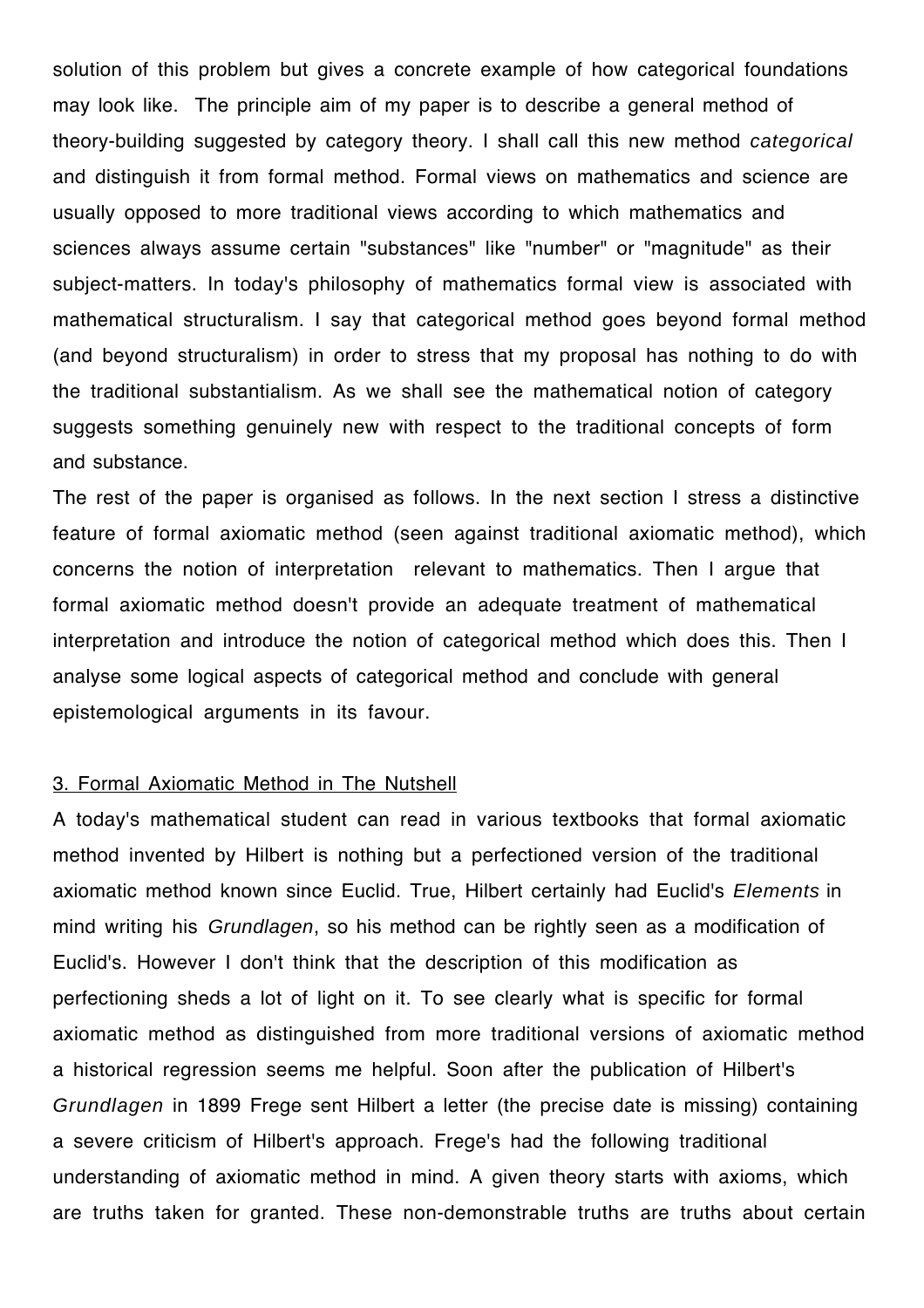objects. The theory proceeds with inferences from the axioms made according rules of inference, which must be also assumed. As a matter of course for any given theory meanings of all terms used in its axioms and further inferences must be unequivocally fixed once and for all. This general epistemological view dating back to Aristotle has been recently called *classical model of science* (Jong&Betti, forthcoming). Frege pointed to Hilbert that his *Grundlagen* falls short of meeting the requirements just mentioned and in particular the unequivocality requirement. Here is a quotation from Hilbert's reply to Frege where Hilbert explains his new method in the nutshell:

"You say that my concepts, e.g. "point", "between", are not unequivocally fixed <...>. But surely it is self-evident that every theory is merely a framework or schema of concepts together with their necessary relations to one another, and that basic elements can be construed as one pleases. If I think of my points as some system or other of things, e.g. the system of love, of law, or of chimney sweeps <...> and then conceive of all my axioms as relations between these things, then my theorems, e.g. the Pythagorean one, will hold of these things as well. In other words, each and every theory can always be applied to infinitely many systems of basic elements. For one merely has to apply a univocal and reversible one-to-one transformation and stipulate that the axioms for the transformed things be correspondingly similar. Indeed this is frequently applied, for example in the principle of duality, etc." (cit. by Frege 1971, p.13, italic mine).

Since a point is allowed to "be" (or to "be thought of as") a "system of love and chimney sweeps" (or a beer mug according to another popular Hilbert's saying) - and all this within one and the same theory - Frege's notion of axiomatic method is certainly no longer relevant. But let's look for a serious mathematical reason behind Hilbert's colourful rhetoric. In the end of the quotation Hilbert refers to the duality principle in projective geometry. Given a true proposition of this theory, which involves straight lines and points, one may formally exchange terms "line" and "point" and get another true proposition. (This doesn't reduce to the trivial remark that one may call lines "points" and call points "lines" without changing the given theoretical structure since the original proposition remains true as it stands.) This suggests the following idea: a given mathematical object can be occasionally "thought of" or "interpreted" as another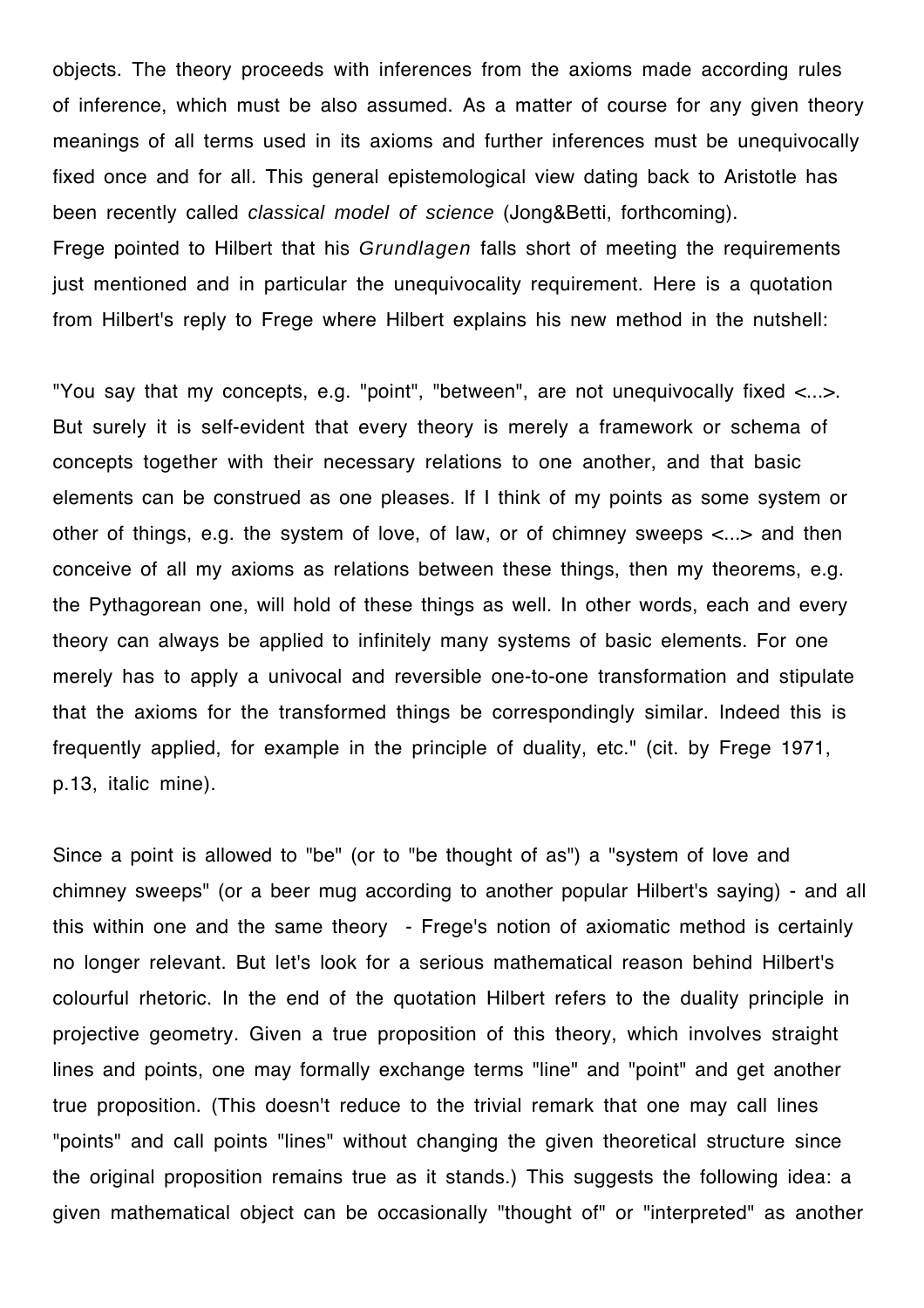mathematical object. In particular in projective geometry one may "think of lines as points and think of points as lines". Such a liberal treatment of mathematical objects is common in today's mathematics. In the end of 19th century it was not yet common but a number of important examples were already around (I elaborate on one such example in the next section). Hilbert's *Grundlagen* provides a justification for this apparently careless conceptual game. The problem Hilbert addressed can be formulated as follows: How to construe a mathematical concept, which can be occasionally "interpreted" as another concept?; How to formulate a theory in which basic concepts are defined only "up to interpretation"? Hilbert's answer is roughly this. One should first conceive of mathematical objects as bare "things" (possibly of different types) standing in certain relations to each other, and then describe these relations stipulating their formal properties as axioms. Any "system of things", which hold relations satisfying the axioms would be a model of the theory. As Hilbert makes it explicit in the quoted passage he thinks about re-interpretations of theories as "reversible one-to-one transformations", i.e. as isomorphisms. Hilbert's clearness often absent in later expositions of formal method allows one to see its limits: mutual interpretations of mathematical theories are, generally, not reversible. To build a theory "up to isomorphism" is not the same thing as to build a theory "up to interpretation". For interpretations are, generally, not isomorphisms. Let me now demonstrate this fact using a historical example, which was already available to

Hilbert.

### 4. Irreversible Interpretations

Non-Euclidean geometries emerged in mathematics of 19th century as a result of at least two different developments. The first started in Ancient times and culminated with (Bolyai 1832) and (Lobachevsky 1837). These mathematicians like their predecessors tried to prove the 5-th Postulate of Euclid's Elements (the "Axiom of Parallels") by getting a contradiction from its negations but at certain point changed their attitude and came to a conviction that they were exploring a new vast territory rather than approaching the desired dead end. The second line of development, which I associate with the names of Gauss and Riemann, was relatively recent. Gauss had a genuinely new insight on the old "problem of parallels" guessing a link with geometry of curve surfaces. This allowed his pupil Riemann to build a new generalised concept of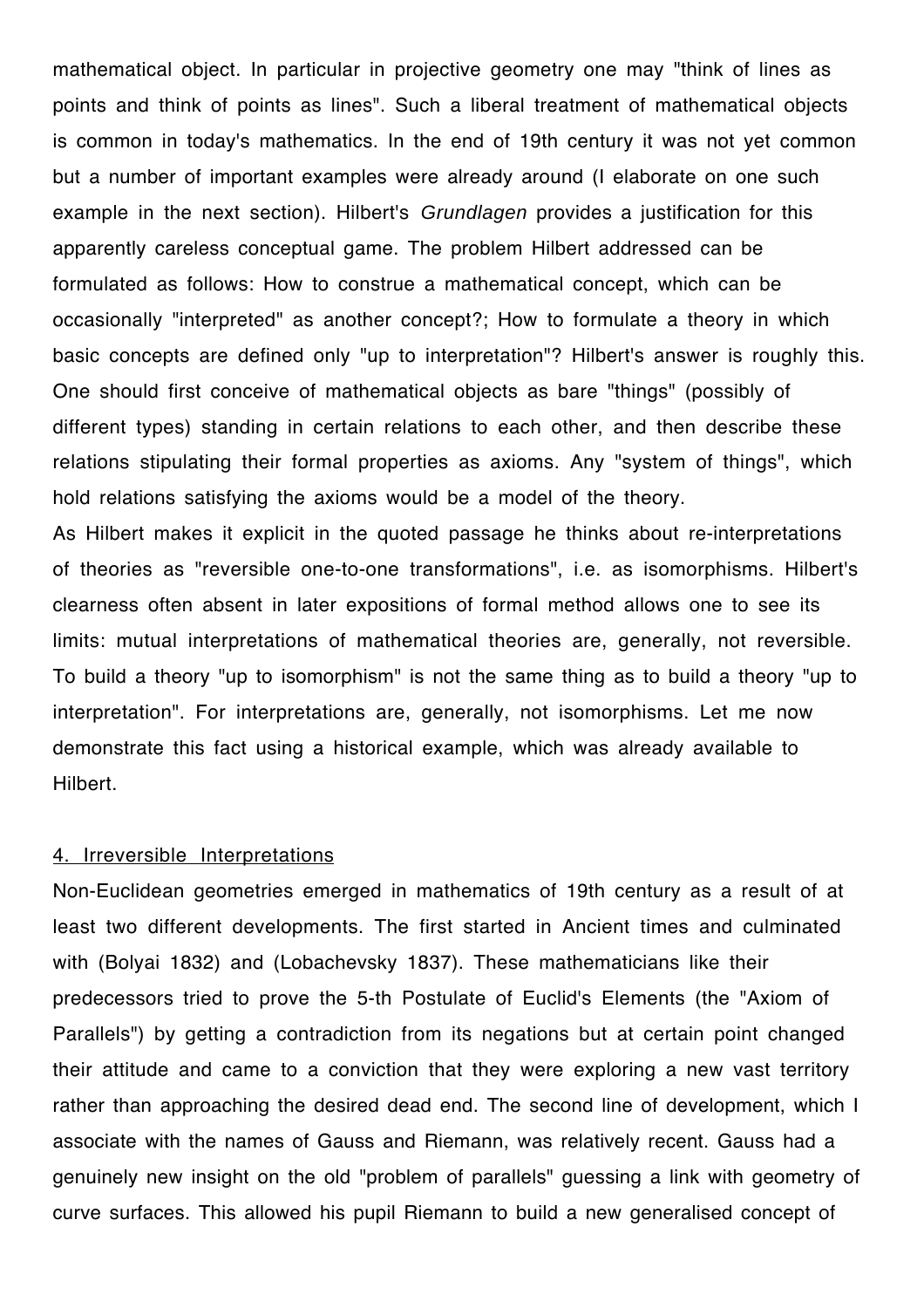geometrical space (Riemanean manifold), which still serves us as the best mathematical description of the physical space-time (in General Relativity). The two lines of development were brought together by Beltrami in his two prominent papers (1868) and (1868-69). Anachronistically speaking, in his *Saggio* of 1868 Beltrami gave a 3D Euclidean model of plane Lobachevskian geometry. More precisely it was only a partical model where finite segments of geodesics of a surface named by Beltrami pseudo-sphere represented straight line segments of Lobachevskian plane. But Beltrami didn't have the notions of formal theory and model in mind. He first thought he discovered what the Lobachevskian plane was *indeed*: he believed it was the pseudo-sphere. However this conclusion was not quite satisfactory even in Beltrami's own eyes. He didn't notice that his model for plane Lobachevskian gometry was only partial (this was first noticed by Helmholz in 1870, see Kline 1972) but he saw that Lobachevskian 3D geometry couldn't be treated in the same way. So he looked for a better solution. He found it after reading Riemann's (1854) and presented in his *Teoria* of 1869: Lobachevskian space is a Riemanean manifold of constant negative curvature. This holds for spaces of any number of dimensions.

The latter solution apparently makes the talk of interpretation no longer necessary. Let's however see how the result of *Saggio* looks from the point of view of *Teoria*: a 2 manifold of constant negative curvature is partially embeddable into 3D Euclidean space (which is another Riemanean manifold). So we have here two manifolds and a map, which can still be tought of as interpretation as suggested by *Saggio*. The point I want to stress is that this map is not an isomorphism, it is not reversible. It restricts to an isomorphism (a part of Lobachevskian plane is isomorphic to a part of Euclidean space) but the whole construction cannot be conceived on this restricted basis alone: the map in question is a map between two spaces (manifolds) but not between their "parts". As a surface in Euclidean space the pseudo-sphere cannot be "carved out" of this space. One may remark that we are talking about a map between spaces (manifolds) but not about an interpretation between theories, and so this example is not quite relevant to the issue discussed in the previous section. But it is obvious that however the notion of theory is construed in this case the situation remains asymmetric: while Lobachevskian plane geometry can (modulo needed reservations) be explained in or "translated into" terms of Euclidean 3D geometry the converse is not the case. Observe that the mere existence of interpretation *f* :**A**-->**B** of theory **A** in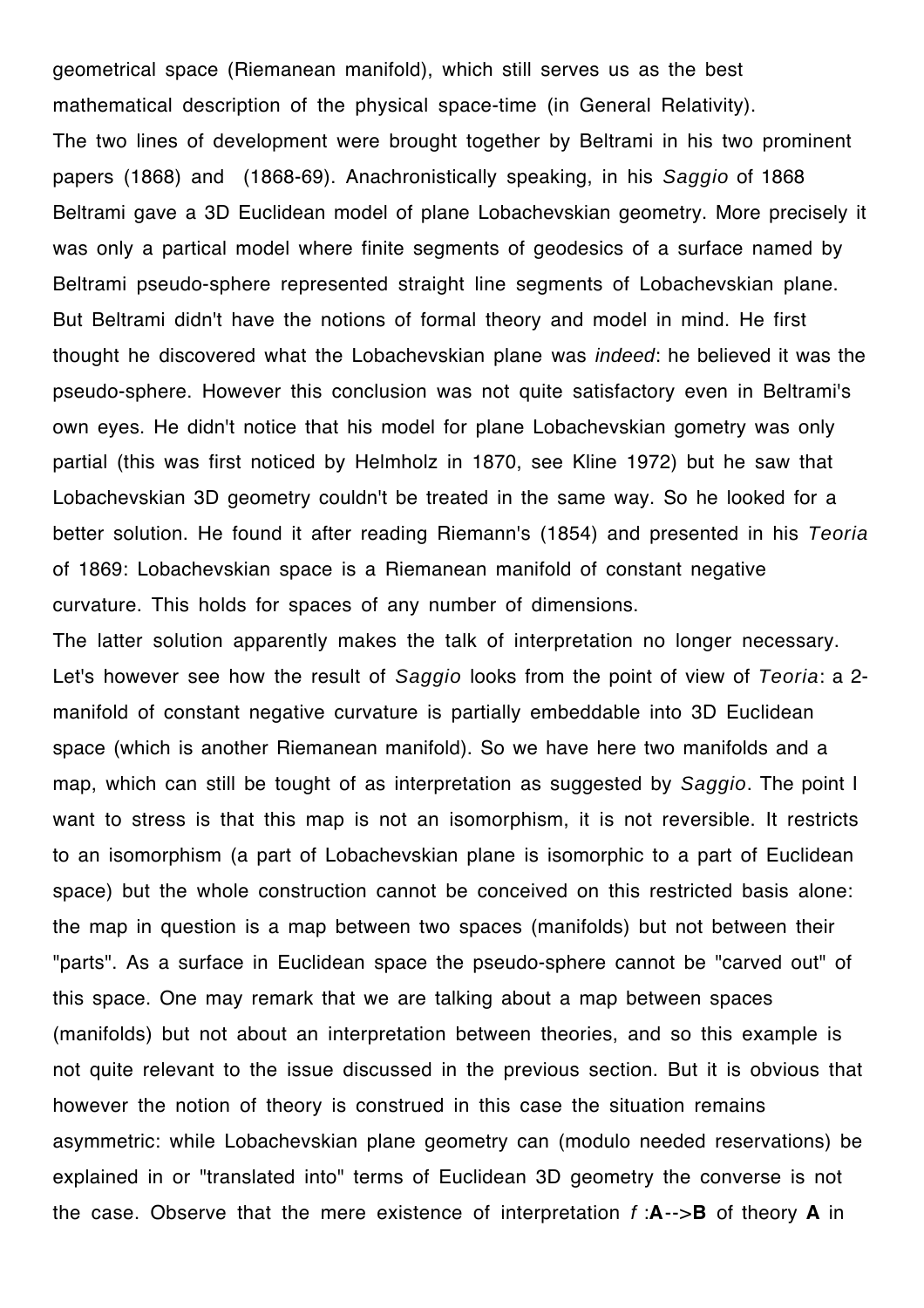terms of another theory **B** and a backward interpretation *g*:**B**-->**A** is not sufficient for considering *f* as reversible: *f* and *g* should "cancel" each other for it. To give a precise definition one needs to stipulate appropriate "identical interpretations" idA, idB (which leave  $\mathbf{A}, \mathbf{B}$  correspondingly "as they are") and then require  $fq=ida$  and  $qf=idB$ , where *fg* and *gf* denote composition interpretations (written here in the direct geometrical order). This standard categorical definition of isomorphism often allows for but doesn't require thinking of it in terms of set-theoretic "correspondences" between elements. Hereafter talking about isomorphisms I shall understand this notion in the sense of the above definition.

A similar point can be made about arithmetical models of plane Euclidean and other geometries used by Hilbert in *Grundlagen*. Perhaps one can indeed imagine geometrical points as usual dots, "systems of loves" or beer mugs indiscriminately. But representation of points by pairs of real numbers (or pairs of elements of another appropriate algebraic field) is a different matter. Unlike dots and beer mugs numbers are mathematical objects on their own rights belonging to a different mathematical theory, namely arithmetic. "Translations" of geometrical theories into arithmetic used by Hilbert are obviously non-reversible: they allow for translation of geometrical theories into arithmetic terms but not the other way round. Hilbert certainly saw this. He didn't mean to say that geometry and arithmetic seen from a higher viewpoint turn to be the same theory; actually he considered a possibility of reduction of geometry to arithmetic. Nevertheless he thought about this translation as an isomorphism, namely an isomorphism between basic geometrical objects and relations, one the one hand, and specially prepared arithmetical constructions, on the other hand. But such constructions obviously cannot be made outside an appropriate arithmetical theory. As far as this "target" arithmetical theory is wholly taken into consideration (as it must be!) the translation in question doesn't look like like an isomorphism any longer. We see that the example of projective duality mentioned by Hilbert (to leave alone "systems of love, of law or of chimney sweeps") is special and cannot be used as a model for treating the notion of interpretation in mathematics in the general case. One may perhaps remark that the point I am making is obvious but trivial or at best merely technical: the categorical notion of morphism allows indeed for a better treatment of interpretations between theories but doesn't essentially change anything. Let me now show that in fact it does. What might look like a minor technical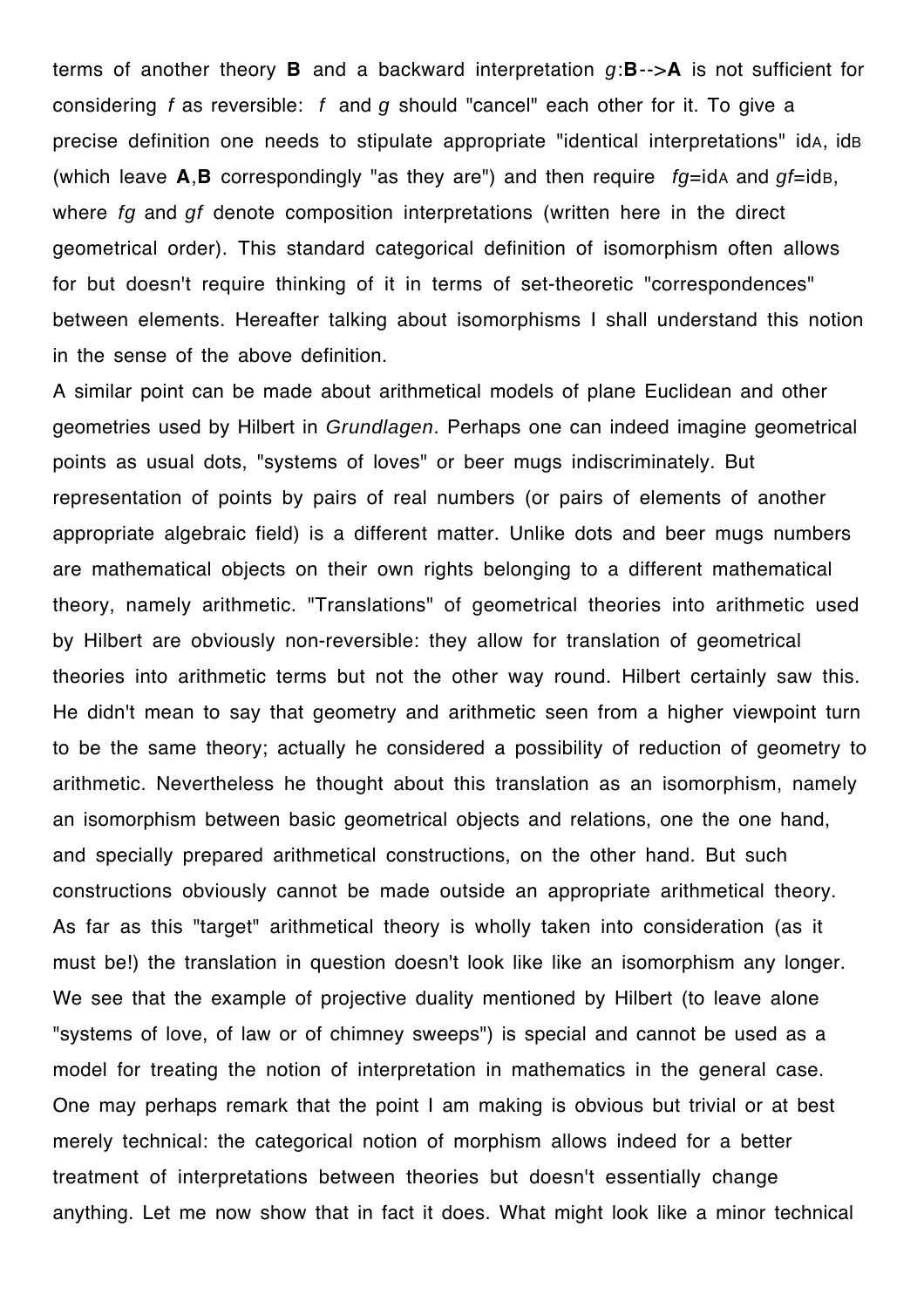amendment suggests a revision of the whole idea of "formal" mathematics and formal theory-building in general. (Endnote 1)

### 5. Forms, Categories and Structuralism

Many traditional mathematical concepts have the following property: all items falling under a given concept are isomorphic or, in other words, are defined "up to isomorphism". I shall call such concepts form-concepts or simply forms. The colloquial expression "up to isomorphism" apparently involves a systematic ambiguity between identity and isomorphism but it doesn't matter here. Think about any Euclidean geometrical form (shape) like that of circle. A circle allows for (Euclidean) motions and scalings. I leave aside the tricky question of whether these transformations preserve identities of circles or rather associate with given circles some other circles (see Rodin, forthcoming). I only point here to the fact that all (Euclidean) circles are isomorphic in the sense that for any given pair of circles there always exist a reversible transformation (motion, scaling or their composition) transforming one circle into the other. Through an appropriate modification of the class of admissible transformations one may modify a given form-concept. Thinking about a circle up to reversible continuous transformation one gets a more general topological notion of circle. Klein (1872) first put forward the idea of description of geometrical spaces through group-theoretic properties of transformations available in these spaces. This approach requires all transformations in question to be reversible (to be isomorphisms) for otherwise they don't form a group by composition. For a further example consider the traditional notion of (natural) number conceived as a "shared form" of isomorphic finite sets. (Number *n* is a form shared by all sets of exactly *n* elements; any pair of such sets allows for a one-to-one correspondence between their elements.) The colloquial notion of "algebraic form" provides yet another class of elementary examples of form-concepts. Take expression like (*x*+*y*)exp*n*. All expressions obtained from this one through any admissible substitution of symbols *x*,*y*, *n* by some other variables, constants or algebraic expressions are told to share

the "same algebraic form". Isomorphisms associated with this algebraic form are such substitutions (notice the reversibility of substitutions). For more modern examples of form-concepts think about any concept build up as "structured set". Think, for example, about "the" group of plane Euclidean motions already mentioned. Obviously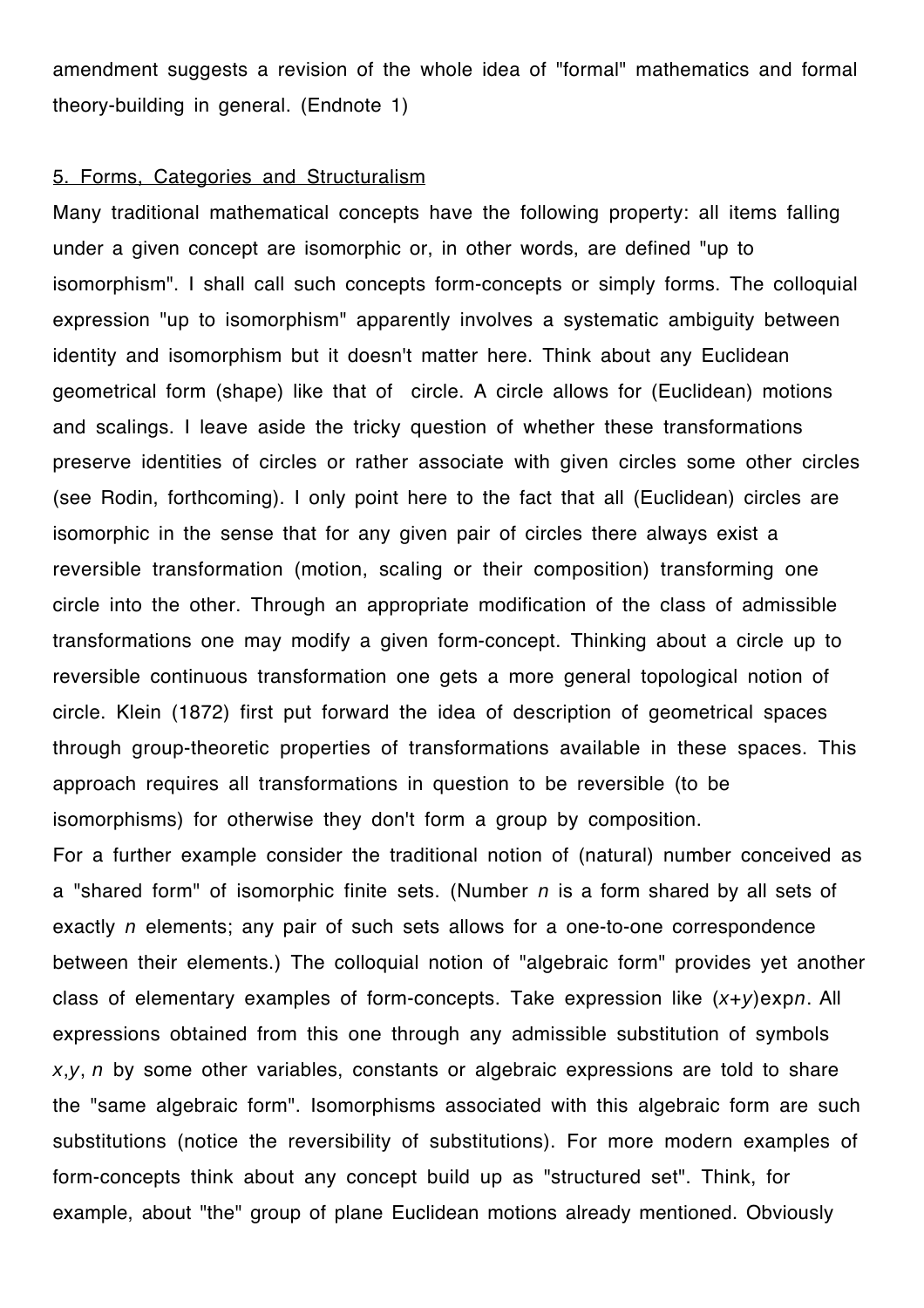one can take as many isomorphic "copies" of this group as one likes. The mathematical notion of form (and the notion of group of symmetry associated with it) plays a major role in physics and other sciences (for a popular account see Weyl 1952). The above examples are so various that one might think that in fact all mathematical concepts are form-concepts. This view has been held by Plato who, however, made a distinction between mathematical forms and forms strictu sensu. In todays philosophy of mathematics this view is known under the name of mathematical structuralism. Mathematical structuralism exists in a number of different versions but that structures are things determined up to isomorphism seems to be a common assumption. Understandably Hilbert is often referred to as one of founding farthers of mathematical structuralism (Hellman, forthcoming).

But the view according to which all mathematical concepts are form-concepts is obviously wrong. Think about the general concept of group - not any particular group like the group of Euclidean motions but the concept of group as such. There are certainly isomorphic groups but not all groups are isomorphic. So the general concept of group is not determined up to isomorphism. Hence it is not a form-concept. Similarly general concepts of set, natural number, etc. are not form-concepts. This sounds like a trivial point. However one may still argue that all mathematical objects are instances of form-concepts. However important the general concept of group might be one arguably doesn't need in mathematics anything like "general group" over and above all particular groups. Since these particular groups are all formconcepts the structuralist view remains plausible. But the situation can be seen differently. Notice that like in the case of any "particular" (that is, specified up to isomorphism) group there is a notion of transformation associated with the general concept of group. I mean the notion of group homomorphism (I shall explain it shortly). Homomorphisms are non-reversible (except when they are isomorphisms!). One might say that the general concept of group is determined "up to homomorphism" like the group of plane Euclidean transformations (or any other particular group) is determined up to isomorphism. But a better way to put is this: groups with group homomorphisms make a category. The category of groups is evidently something "over and above" all particular groups that it comprises; it has properties, which cannot be detected through studying particular groups. Importantly the concept of category of groups is not a form-concept as we shall see. The same holds for the category of sets, etc.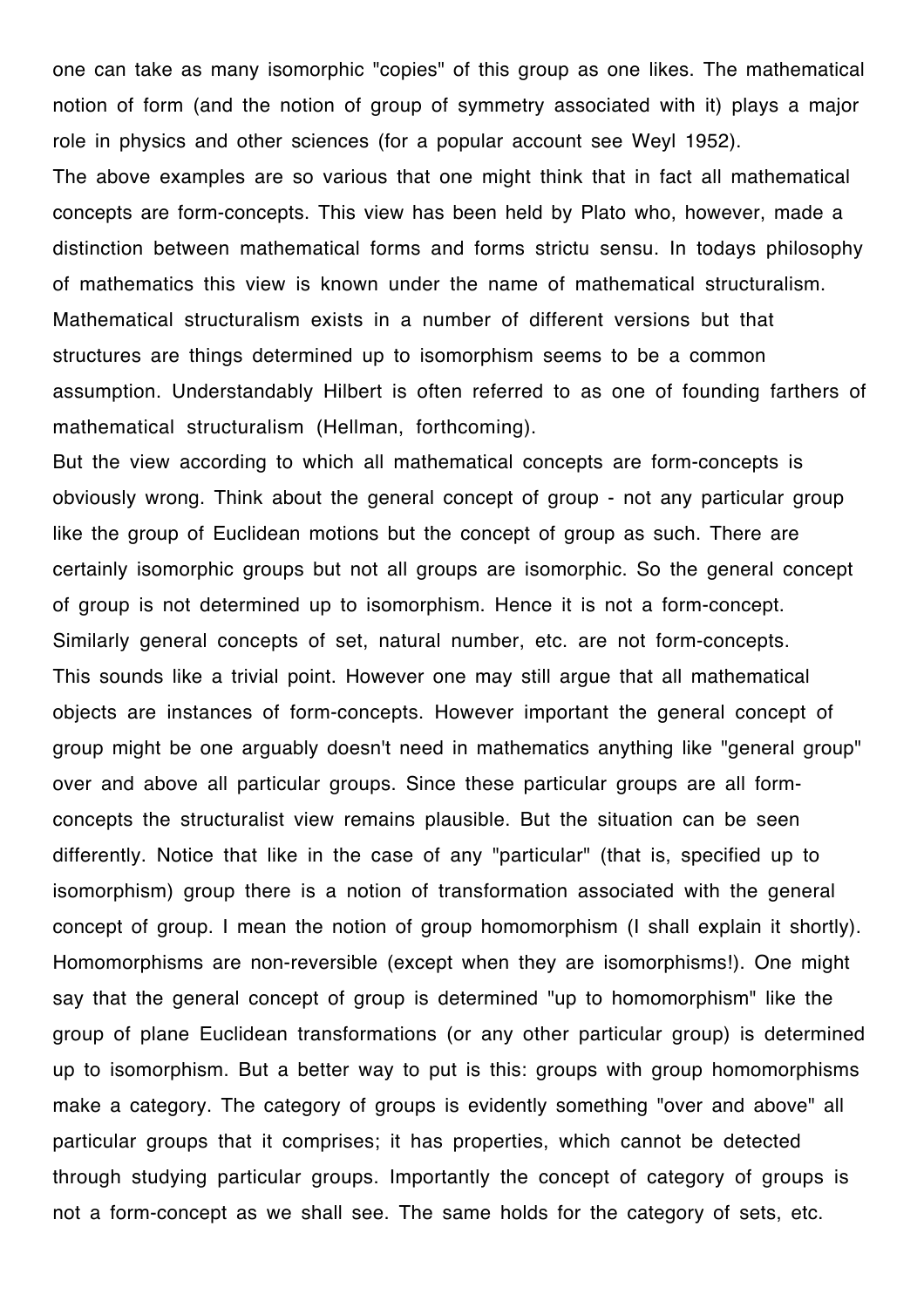By analogy with form-concepts I shall speak about category-concepts. General concepts of sets, group, manifold, topological space or the general concept of category itself are category-concepts. This means that items falling under such concepts and their associated transformations make categories (in particular all possible categories make the category of categories, see (Lawvere 1966)). The notion of category-concept is more general than that of form-concept: any form-concept is a special case of category-concept where all morphisms are isomorphisms. (Awodey 1996) and some other people argue that the notion of category is a typical example of structure , which appears to be a different name for (or at least a special case of) what I call here form. Since the general concept of category is instantiated by sets, groups, etc., etc., an abstract category can be colloquially called a "common conceptual form" of all these things . However this is misleading and, as far as one assumes the proposed understanding of the notion of form, simply wrong. For the categories in question are not isomorph. They can be mapped to each other by suitable functors but these functors are never reversible. So it is misleading to interpret the fact that sets, groups, etc. all make categories in the sense that all these thing share a "form of category". The erroneous thinking about categories as forms is, in my view, responsible for the infamous description of category theory as "abstract nonsense".

### 6. Transformations Instead of Relations?

The notion of transformation can be formulated in mathematics most easily in the case when transformed objects are construed *a la* Bourbaki as "structured sets". For "bare" ("non-structured") sets we have the notion of set isomorphism as one-to-one correspondence between their elements and a more general notion of morphism between (or "transformation of") sets, which are called functions: each element of the domain is sent to a certain (unique) element of co-domain. Since two different elements of the domain can be sent to the same element of the codomain morphisms (transformations) of sets are, generally speaking, non-reversible. When a given set is equipped with a certain structure making it into a group or something else the permissible transformations are those transformations of underlying sets (that is, functions), which are said to "preserve" the corresponding structure. For example the group structure on a given set is a binary operation defined for elements of this sets and verifying certain axioms. Given two groups *G* and *G'* construed as just explained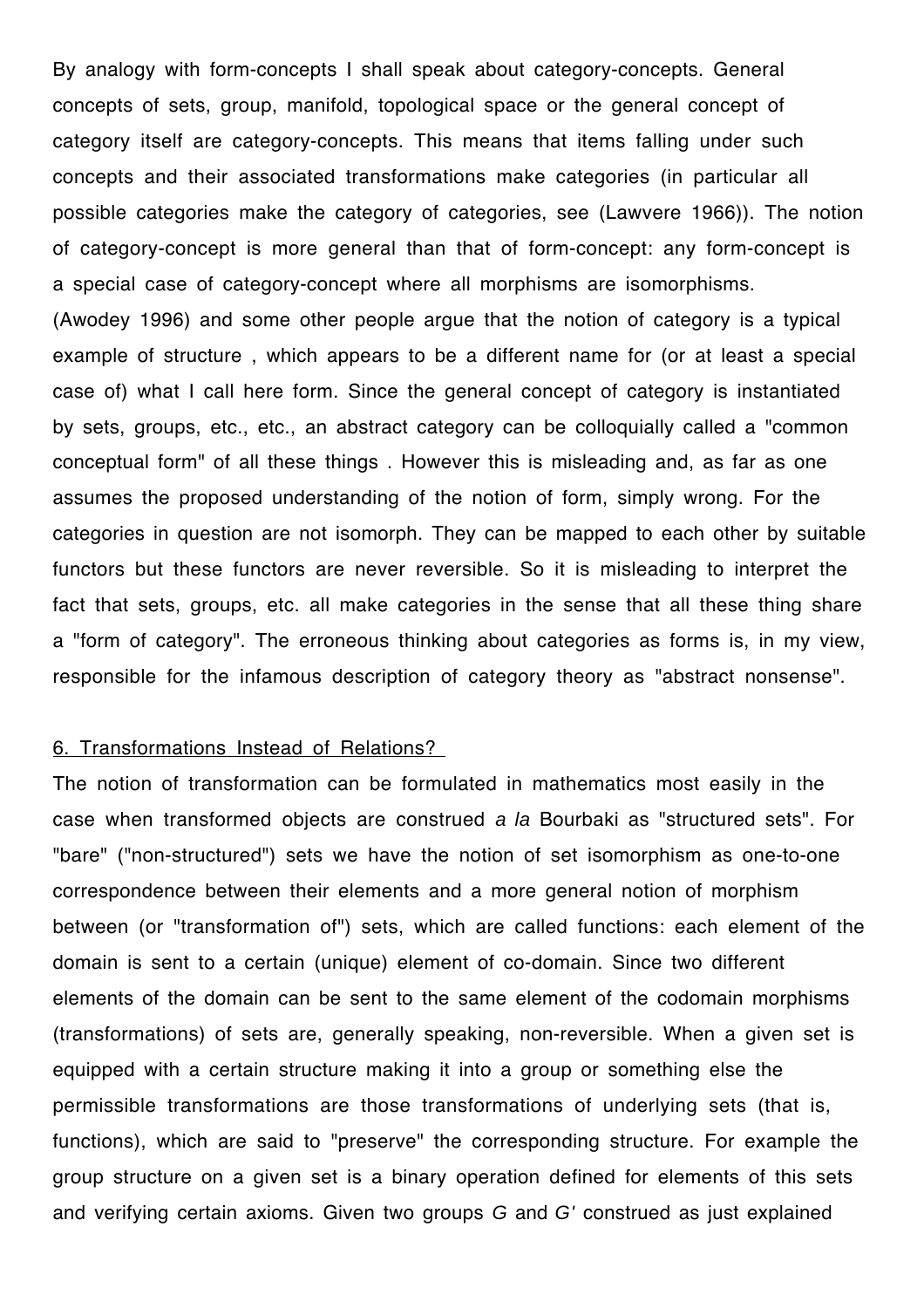with corresponding group operations + and \* think about function *f*: *G*-->*G'*. It is said to preserve the group structure (and hence to be a group homomorphism) iff

### (GS): *f*(*x*+*y*)=*f*(*x*)\**f*(*y*).

When *f* is reversible groups *G* and *G'* are called isomorphic or "identical up to isomorphism". Such groups cannot be distinguished by their group-theoretic properties. However (GS) may hold in the non-reversible case as well. Then the colloquial talk of "preservation of structure" becomes rather misleading. Consider the case when *G'* consists of only one element 1 (such that 1+1=1). In this case homomorphism *f* "destroys" the structure of *G* rather than preserves it! A better way to put (GS) into words is to say that in the general case homomorphisms *respect* the group structure (even if they destroy it).

Things work similarly with all "structured sets" (with different conditions amounting to "preservation" or "respect" of the corresponding structure). This points to an important link between category theory and the notion of mathematical structure (and hence with Mathematical Structuralism). However I see this link as historical rather than theoretic. For the notion of transformation in fact doesn't depend of the settheoretic background involved in definitions of morphisms of groups, topological spaces and other concepts construed as structured sets. This is true in the case when transformations are conceived "naively" as well as in the case when the notion of transformation acquires a technical definition other than set-theoretic. The notion of geometrical transformation came about long before set theory; in particular the notion of geometrical motion is implicit already in Euclid's *Elements* (think about Euclid's notion of congruence). Klein in his *Erlangen Program* made geometrical transformations into foundations and treated them algebraically using the notion of (algebraic) group. In this latter context the notion of transformation could be hardly called naive any longer. Finally the notion of transformation or morphism became a basic notion of category theory. Although in the early days of category theory all important examples of morphisms were morphisms of structured sets MacLane and Eilenberg realised it from the very beginning that certain morphisms are not "structural" in this sense. Two basic examples of "non-structural" categories which immediately suggest themselves are the following: (1) group construed as a category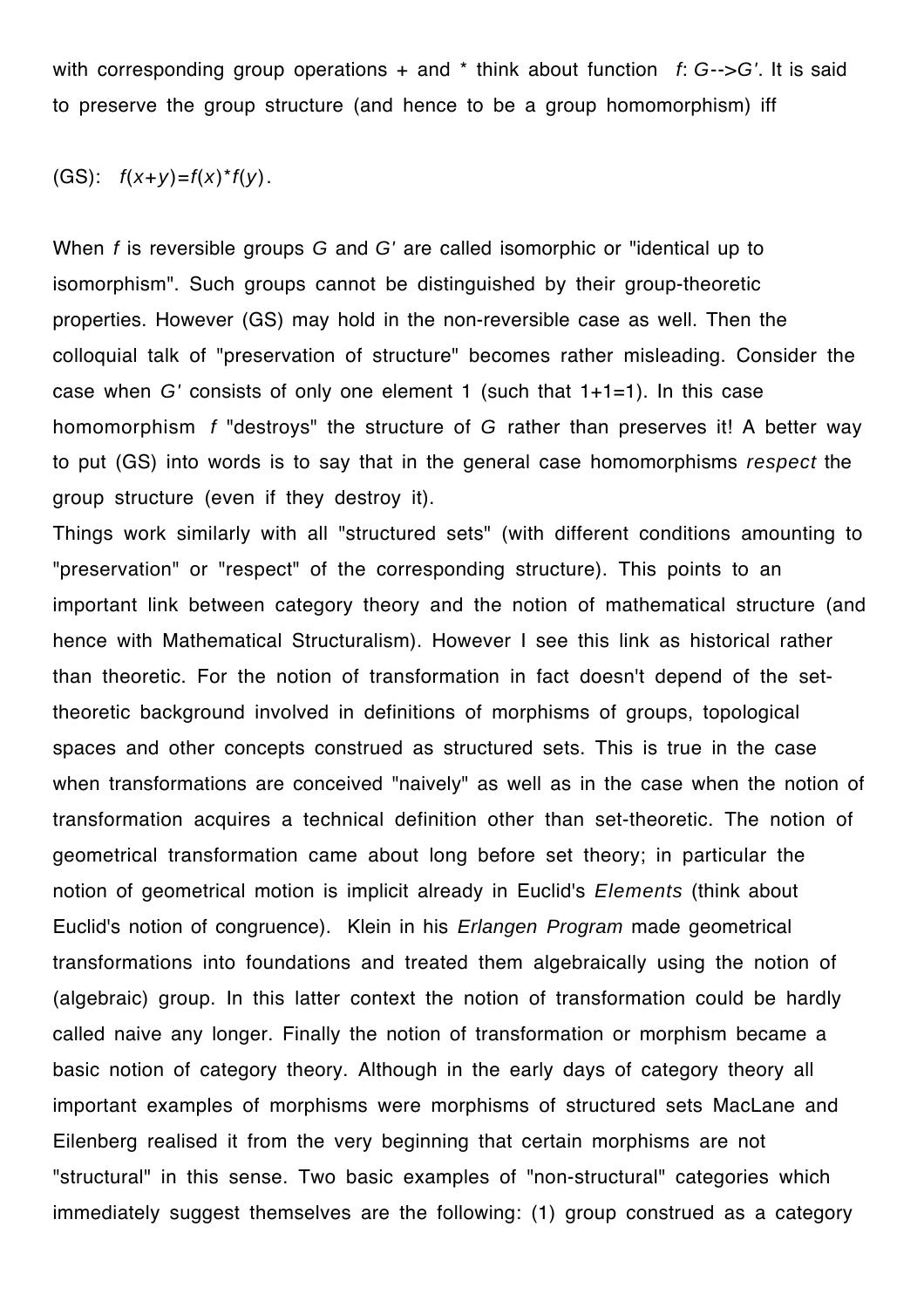with just one object and such that all its morphisms are isomorphisms; (2) preoder construed as a category having no more than one morphism between any (ordered) pair of its objects. The categories just mentioned shouldn't be confused with categories of "all" groups and "all" preorders correspondingly since (1) is an "individual" group and (2) is an "individual" preorders. But category of "all" groups and category of "all" preorders could be construed by taking, correspondingly, (1) and (2) as their objects. Groups and preorders, of course, "are" structured sets in the sense that they can be construed as such things. However as we have just seen they can be also construed "purely categorically", so their morphisms are not supposed to "preserve" or "respect" any structure. However trivial may be the translation of notions of group and preorder from the set-theoretic into the categorical language it clearly shows that the notion of morphism is more general than that of structure-preserving morphism.

Let's now go back to formal axiomatic method. Its basic idea can be expressed by this slogan: describe mathematical objects in terms of formal properties of their relations. The slogan of categorical method reads slightly differently: describe mathematical objects in terms of categorical properties of their transformations. The principle assumption behind the categorical approach is that transformations of mathematical objects (including both isomorphisms and non-reversible transformations) indeed essentially characterise these objects.

A comparison between the two methods suggests an analogy between relations and morphisms. One can say indeed that morphisms "relate" objects to each other in a way. As far as this claim is taken in the general philosophical sense it sounds reasonable. But it is in odds with the standard technical notion of relation as function sending tuples of individuals (relata) to truth values. For morphism *f*:*A*-->*B* sending object *A* to object *B* is just another mathematical object, which prima facie has nothing to do with truth values. Further, in a given binary relation *R*(*x*,*y*) arguments (relata) *x*,*y* can be, generally speaking, replaced by some other arguments *x'*,*y'* so that *R*(*x'*,*y'*) again makes sense (i.e. is true or false). This allows for thinking about *R* as "structural relationships" (between its relata) appearing in Hellmann's official definition of structuralism as

a view about the subject matter of mathematics according to which what matters are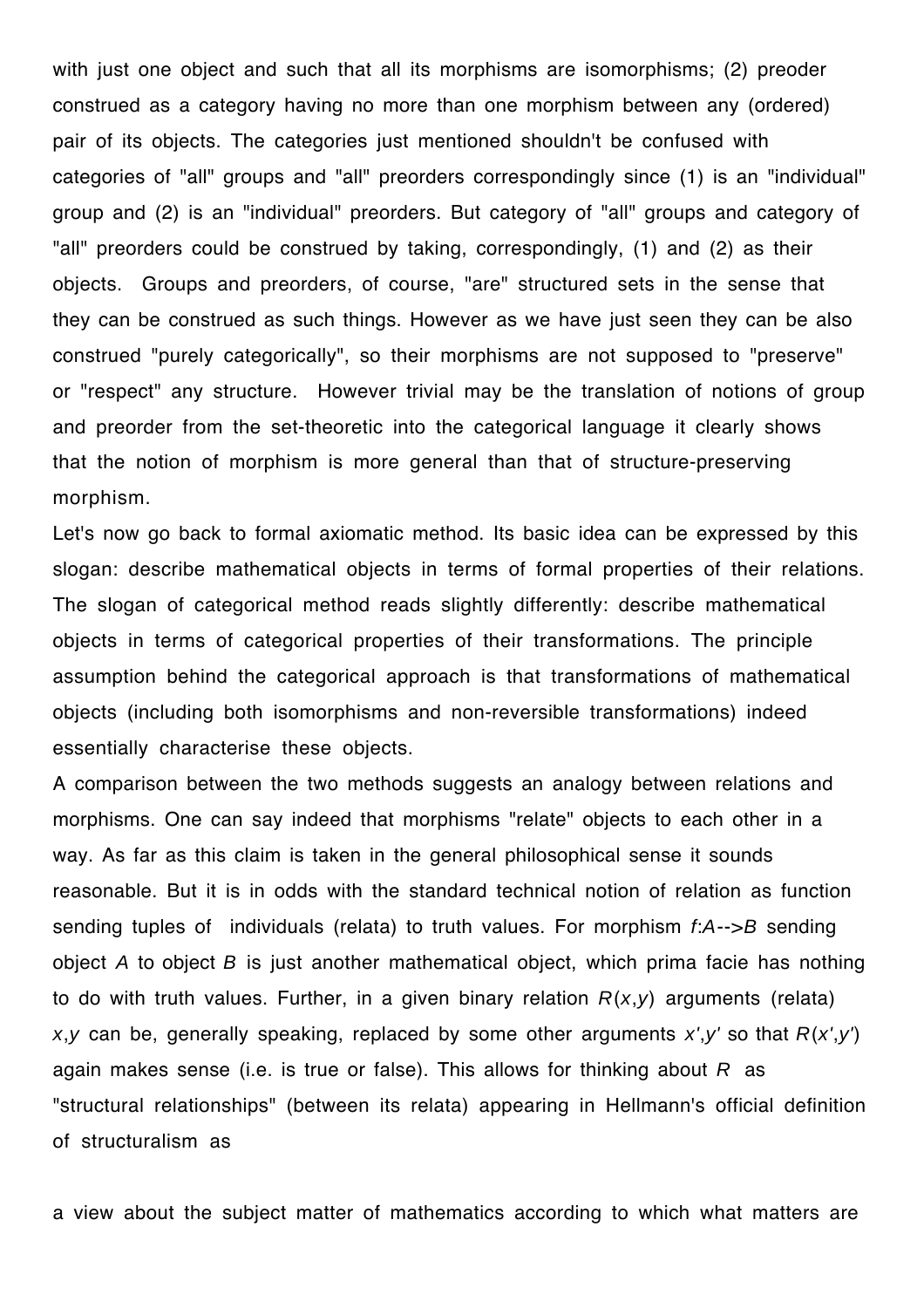structural relationships in abstraction from the intrinsic nature of the related objects

But for morphism *f*:*A*-->*B* nothing similar is possible. The fact that object *A* is domain of *f* and object *B* is codomain of *f* characterises *f* essentially: there is no sense in which *f* may survive replacement of *A*, *B* by some other objects *A'*, *B'*. These observations point to a gap between the general philosophical intuition behind the concept of relation and the standard logical notion of relation just mentioned. The intuition says that morphisms are relation-like while within the standard logical formalism they should be treated as objects. This can be seen in Lawvere's early papers of 1964 and 1966 already mentioned where categories are treated as classes of morphisms with relations "domain of", "codomain of" and "composition of". Let me now provide a further argument showing that doing category theory formally (i.e. using formal axiomatic method) is not a good idea.

## 7. Categories and Categoricity.

As the above quote from Hilbert clearly shows he thinks of a formal theory as construed up to isomorphism of its interpretations. But what guaranties that a given theory like that of *Grundlagen* is indeed formal in this sense, i.e. that all its models are in fact isomorphic? The desired property has been called by Veblen (1904) categoricity. This term has nothing to do with category theory.

When Hilbert was preparing his *Grundlagen* for publication he apparently didn't yet see the problem. He discovered it about the time of the first publication of *Grundlagen*. In his lecture *Ueber den Zahlbegriff* delivered in 1899 and published in 1900 Hilbert first introduced an "axiom of completeness" (Vollstandigkeitsaxiom) requiring from any model of a given theory (this time it was arithmetic) this maximal property: given model *M* satisfying the rest of the axioms one cannot obtain another model satisfying the same axioms by extending *M* with new elements. In the second and following editions of *Grundlagen* Hilbert used a similar axiom under the same name. Hilbert's Vollstandigkeitsaxiom implies categoricity (although the converse is obviously not the case). From the point of view of today's model theory this axiom looks very dubios if not plainly "wrong": Hilbert's account doesn't provide any reason why a model with the desired property should exist (in any appropriate sense of "exist") but apparently relies onto the intuition which suggests that the intended model (i.e. "usual"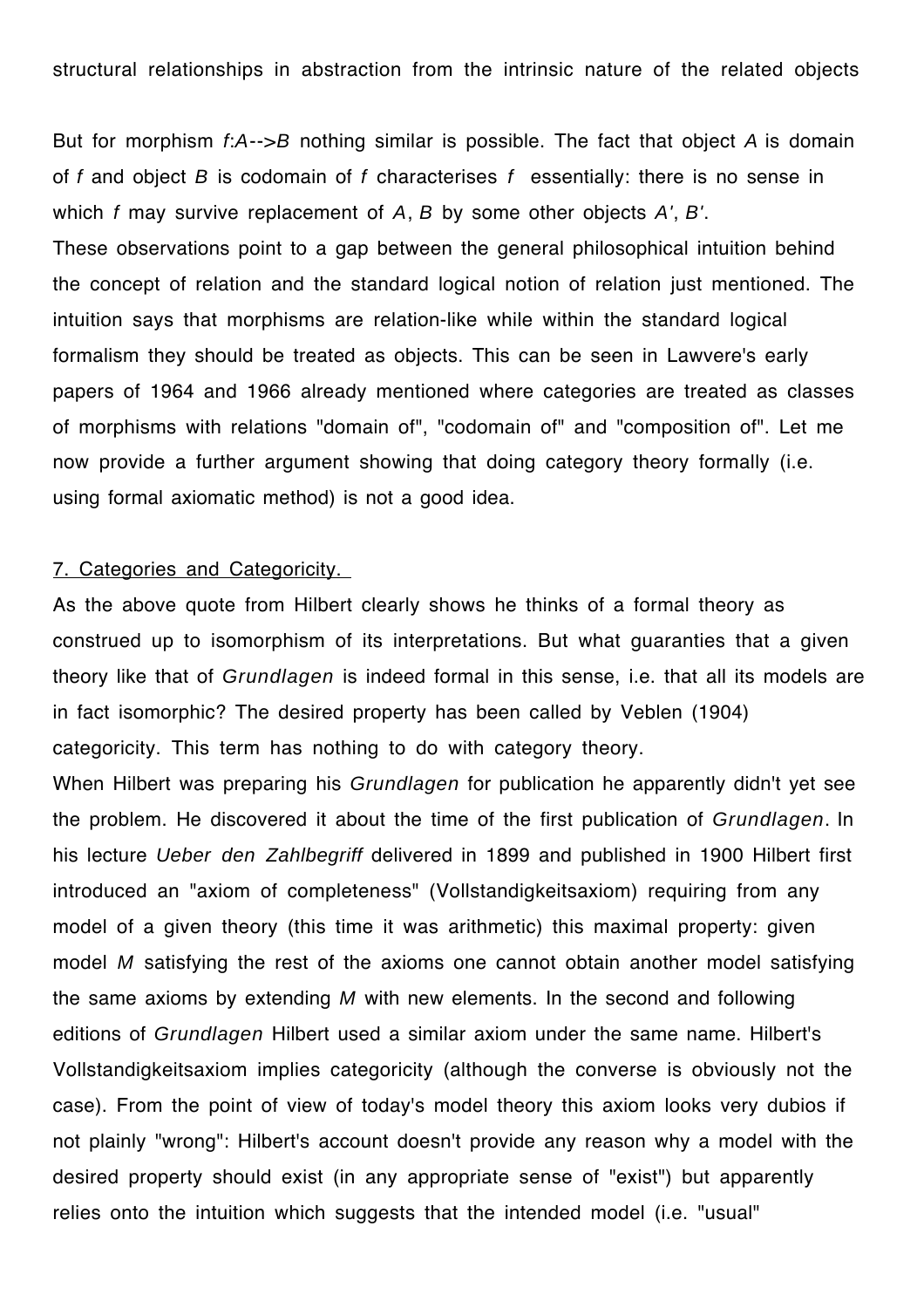geometrical space) has this property. This is a very shaky ground indeed. The standard Tarskian model theory doesn't allow for a model with the required maximal property (because of "upward" Skolem-Lowenheim's theorem: given that a theory has an infinite model it has other models in higher cardinalities). So the Vollstandigkeitsaxiom turned to be incompatible with later model theory. Since the notion of categoricity has been formulated by Veblen the idea that this property can be stipulated by a fiat has been largely abandoned.

For the reason just explained categoricity is commonly viewed as a desired property of formal theories. However in 20-th century people have learnt to be tolerant to the lack of categoricity. For Zermelo-Frenskel axiomatic set theory (ZF), Peano Arithmetic (PA) and some other theories commonly viewed as important turned to be noncategorical. To preclude the right of these theories to be qualified as formal on this ground would apparently mean to go too far. To save the situation philosophers invented the notion of "intended model", that is of model chosen among others on an intuitive basis. Isn't this ironic that such a blunt appeal to intuition is made in the core of formal axiomatic method? I'm agree with F. Davey who recently argued that "no-one has ever been able to explain exactly what they mean by intended model". (FOM, 13 Oct 2006). Other people question the categoricity requirement. Asks R. Lindauer: "Why rule out non-standard models of 1st-Order PA? What's wrong with having other models? Why should we be making our model-world smaller and not larger?" (FOM, 27 Oct 2006).

I believe that the lack of categoricity of theories like ZF and PA is indeed a serious flaw because the lack of categoricity undermines the very idea of formal theory. At the same time I agree with Lindauer and other people who think that the pursuit of categoricity is misleading. These two claims might seem to contradict each other but they don't: instead of forcing categoricity or looking for a philosophical excuse of the lack of categoricity of formal theories I suggest to change the method of theorybuilding and the corresponding notion of theory. As far as non-reversible morphisms are treated on the same footing with isomorphisms the pursuit of categoricity has no sense any longer. Trying to describe a model of a given theory "up to arbitrary morphism" rather than up to isomorphism one may get a category of models which has "good" categorical properties making it "well-manageable". In the following paragraph I provide some details of how this can be achieved. As we shall see the categorical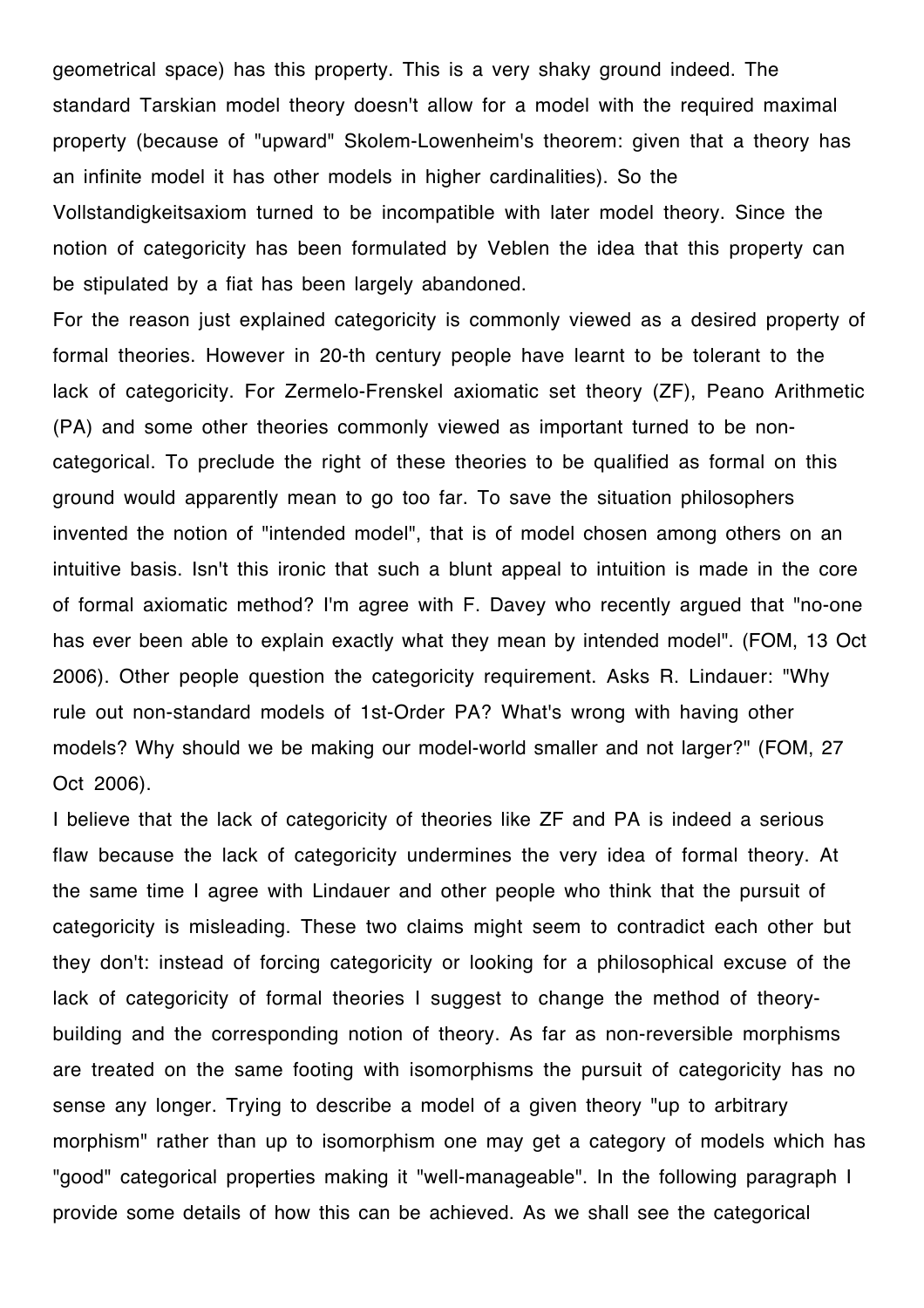approach undermines the usual distinction between a (formal) theory and its models: in the new context a theory can be naturally seen as one of the models having this specific property that it "generates" all the others. This is hardly surprising given that the notion of formal theory (as distinguished from its models) requires categoricity in Veblen's sense.

A great advantage of formal axiomatic method is that it provides a clear idea about the role and the place of logic of in theories built by this method (albeit details can always be a subject of philosophical discussion). Talking about categorical method as an alternative to formal method we cannot avoid this important issue either. In the next paragraph I shall briefly review classical and formal notions of logic, and then develop a notion of categorical logic and show its role in categorical method of theorybuilding.

### 8. Formalising Logic

Traditionally logic is conceived as a general theory of reasoning independent of any particular subject matter one may reason about. On Aristotle's account logic is closely related to ontology. In particular, Aristotle treats the logical law of non-contradiction as a fundamental ontological principle, and his so-called perfect syllogism reflects the structure of entity (as Aristotle understands it). Logical truths are grounded upon ontological truths even if the former do not coincide with the latter. There is, of course, a sense in which Aristotle's logic could be called formal. For it captures and studies common forms shared by various reasonings about different matters. These forms are called logical forms; perfect syllogism is a typical example. However other sciences like biology proceed similarly: biology captures forms shared by different organisms and so brings about the notion of biological form (differently called "form of life" or "living form"). However biology can be hardly called a formal science on this ground. This shows that the notion of being formal relevant to modern logic is different.

The Hilbertian notion of formal theory is that of "framework or schema of concepts together with their necessary relations to one another" taken in abstraction from its possible "basic elements", that is, technically speaking, from its possible interpretations. Formal logic in the usual today's understanding of this expression is formal in the same sense. This gives the idea of distinction between logical syntax and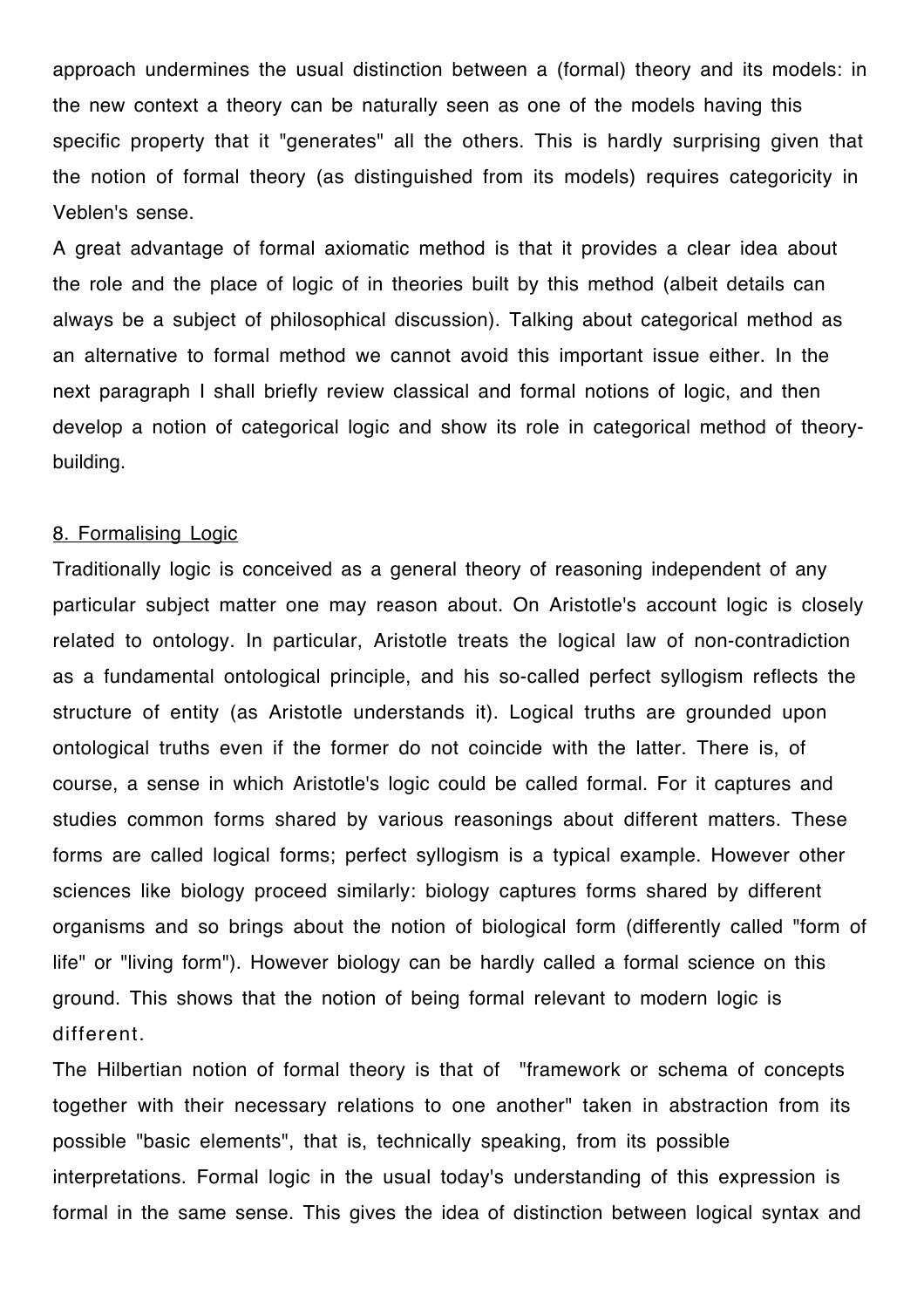logical semantics which is not found in the traditional logic. "Formal" means here "syntactic". As Carnap puts this

The task of formalisation of any theory ... belongs to syntax, not to semantics. (1947, Preface)

However there is a problem here, which make it difficult to apply the notion of formal theory to logic. Remind that not all terms used in axioms of Hibert's *Grundlagen* have variable meanings. Meanings of terms "and", "or", "exist" and of some others are fixed; such terms form the logical vocabulary of the given theory, and the (maximal) fragment of the theory which involves no other terms but logical can be identified with logic. So unlike geometrical theories themselves their underlying logic is fixed and doesn't allow for different interpretations. But this means that one cannot distinguish here between formal and interpreted logic or between logical syntax and logical semantics. However with this latter distinction we loose the modern notion of formal logic.

Actually this notion is apparently absent in Hilbert. The idea behind his *Grundlagen* is to base mathematics in general and geometry in particular on logical rather than intuitive or other grounds. Discovery of non-Euclidean geometries and some other developments in mathematics led many people to the belief that since the traditional mathematical intuition proved unreliable logic remained the only firm foundations available for mathematics. (Nagel 1939) provides a thorough historical analysis of mathematics of 19th century showing where this logicist view on mathematics stems from (Endnote 2). Hilbert's *Grundlagen* showed how this general approach can be realised in practice. A formal theory in Hilbert's sense is a "logical skeleton" (or "logical form" liberally understood) shared by a class of traditional so-called "naive" mathematical theories. But logic itself on this account is not formal in anything like the same sense. Applying the notion of formal theory just given to logic one would need to speak of "logical skeleton of logic" which is at least unclear and at most senseless.

Carnap and other promoters of the idea of formal (or "formalised" logic) largely disregarded this philosophical difficulty and applied formal or "syntactic" method to logic itself, introducing the nowadays standard distinction between logical syntax and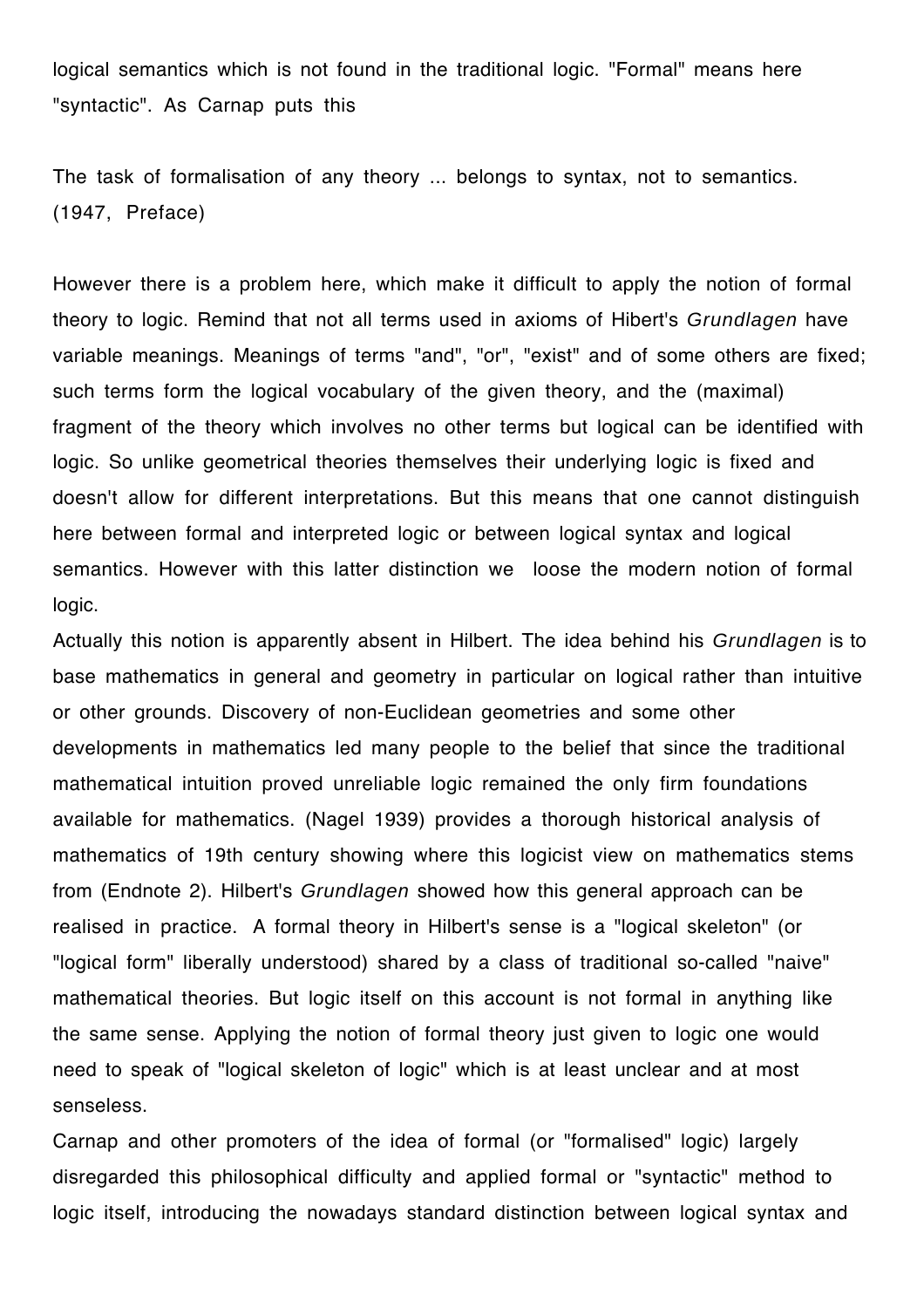logical semantics. Instead of saying that in formal theories of the type of *Grundlagen* logic is not a subject of interpretation these people (as well as many today's professors of logic after them) would say that logical terms get interpreted together with non-logical terms but unlike the latter they are always interpreted in the same way (i.e. logical terms are invariant under all possible interpretations). Unless the class of "all interpretations" is precisely determined this move seems me purely rhetorical, and if such a class is determined then the notion of logicicity becomes relational (dependent of the given class of interpretations). Anyway this doesn't solve the problem, which is the following.

The initial hope that logic unlike geometry will always be rigidly fixed on the pain of absurdity turned to be futile and logic ramified into multiple systems just like earlier did geometry. Formalisation of logic played an important role in this development because it allowed to treat systems of logic on equal footing with systems of geometry or algebraic systems. However since the assumption about rigidity of logic is given up the whole idea of formal approach (at least in Hilbert's sense) is shaken, so it becomes rather unclear what is meant by "formal" logic except that this kind of logic is symbolic and mathematical. What kind of new philosophy of logic is needed to replace Hilbert's (or Frege's) logicism in order to cope with these developments remains an open question. Most philosophers working today in logic share Hilbert's weak logicism according to which logic has to do with foundations of mathematics and of other sciences. At the same time only few of them if any hold the old-fashioned view according to which there is only one "true" system of logic. As the above analysis shows the two parts of the popular view are hardly compatible with each other. Categorical logic suggests a solution of this problem through a revision of formal axiomatic method and more broadly - of formal approach. In order to show this solution I shall first develop a speculative notion of categorical logic as a generalisation of formal logic, and then point to some technical developments supporting this speculative notion.

### 9. Categorical Logic

Both traditional Aristotelian logic and modern formal logic hinge on the notion of logical form. What kind of forms are logical forms is a difficult question which I shall not now try to answer here. Let's see instead what happens to logic when the notion of form is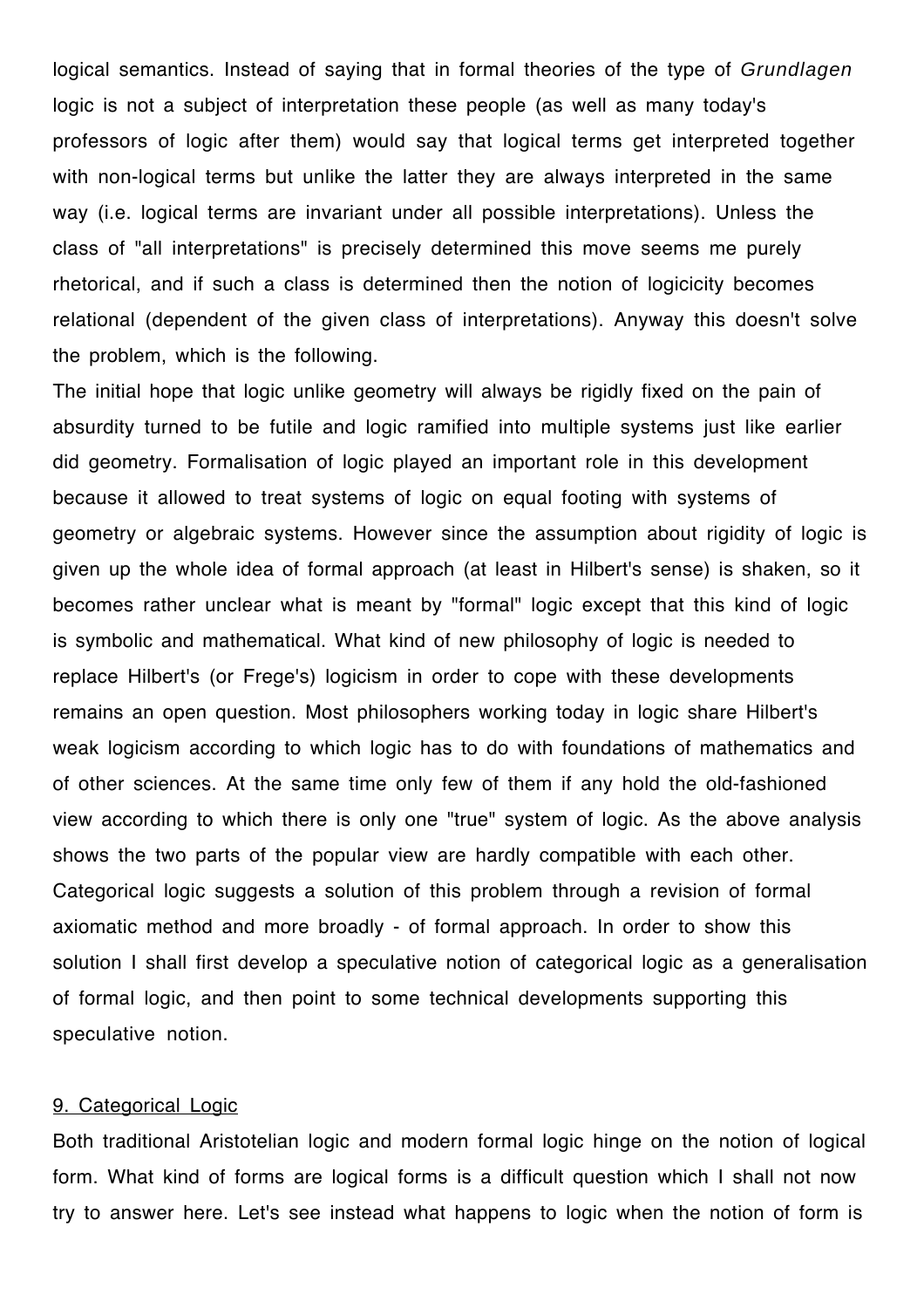upgraded to that of category. Remind that categories unlike forms, generally speaking, don't allow for a straightforward abstraction: given a class of balls one may think about them "up to isomorphism" and stipulate The Ball as their shared abstract form but nothing similar works when objects of a given class make a category. So a categorical system of logic unlike formal logic cannot be anything like a self-standing structure occasionally applied in this or that particular context. Instead it must be "internal" or "intrinsic" with respect to a given category playing the role of such context. This rises the question of universality of categorical logic: Is this indeed appropriate to give the title of logic to something, which applies to a particular category rather than to everything? Let me make three remarks concerning this question. First, nothing prevents one to conceive of "everything" as a category (rather than as a class). This idea is behind (Lawvere 1966) "The Category of Categories" approach. Personally I'm not sympathetic with this idea. Actually I consider the "local" character of categorical logic as its advantage rather than otherwise. The second remark is that the idea of "local" or "regional" logic as a notion of a system of logic designed for some specific purposes has been around already during few decades, and it better fits today's technical developments in logic than the traditional idea of the universal logic. The third remark is that in the categorical setting the notion of "regional" or "local" logic can better cope with the following important objection: Ramification of logic brakes the rational thought into a number of incompatible domains and this contradicts the whole idea of rationality. The usual response to this problem is the suggestion to find a weak system *U* of universal logic such that regional logics could be seen as specifications of *U* in corresponding local contexts. Alternatively one may challenge the assumption about the unity of rationality on philosophical grounds. Categorical logic allows for a different solution, namely it provides means for translation between different local logics. Such translation doesn't intervene here as a new external principle since what I call here local or regional logic is construed in the categorical setting in terms of morphisms which can be naturally viewed as translations. One would still need, of course, some universal principles, namely the general principles of category theory. What makes the difference is this: in the categorical setting universal principles of rationality are principles of translation rather than formal principles imposing universal forms of reasoning indifferent to its content. One may argue that general principles of translation I'm talking about are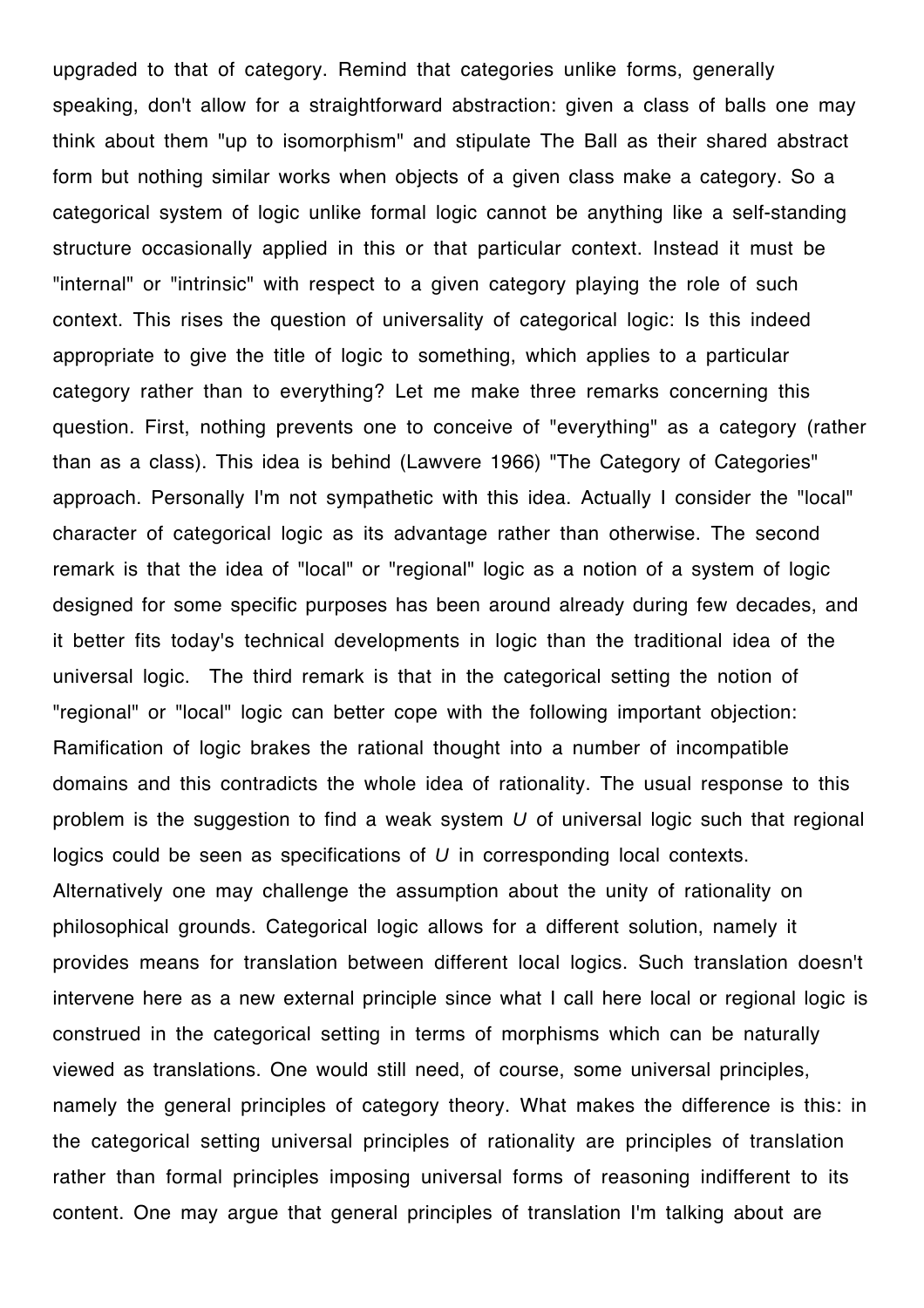themselves formal but this is, in my view, an abuse of the language. As far as one tries to be precise about the meaning of "formal" it becomes clear that the argument is wrong. Importantly categorical logic assumes the possibility of multiple local logics to begin with, so that no counterpart of the aforementioned problem about formalisation of logic arises in the categorical context.

Let's now see how this speculative notion of categorical logic can be realised technically. There are several different ways to "do logic" with categories but the most relevant in the present context is apparently the so-called topos logic. The notion of topos is of a geometrical origin; it was a discovery of Lawvere that this notion can be introduced axiomatically through an appropriate specification of the abstract notion of category. It turns out that given a topos one may associate with it a logical calculus called "internal language". Then the given topos can be viewed as a geometric model of this calculus. However a more suggestive view on this situation is the converse one: the given topos has certain specific "logical properties" which determine its "internal logic". This gives the idea of "reasoning in a topos"; reasonings in different toposes can be always compared through morphisms (functors) between these toposes (which can be of different sorts). Remark that the view just mentioned (colloquially known as "toposophy") is in odds with the usual (weak) logicism which requires to "fix logic first". For according to toposophy logic is an element (or perhaps an aspect) of the overall construction of topos, which doesn't have an epistemic priority with respect to the rest of this construction. This rises anew the traditional philosophical issue about first principles. But let me now turn this discussion in a more technical mode.

Technically speaking the problem is that the general idea of categorical logic doesn't provide by itself any clue of how it could be used for theory-building. Even if one refuses the idea of logical foundations of theories and tries to recover logic afterwards the problem of foundations still persists at least as a pedagogical problem. For no theory can be grasped at once but needs certain guiding mechanisms allowing to explore it piece by piece. In addition any theory needs an entry (or multiple entries). Let me briefly describe the idea of functorial semantics put forward in (Lawvere 1963), which serves these purposes. It can be viewed as a simulation of formal axiomatic method by categorical means. This view on functorial semantics is helpful for comparing formal and categorical methods.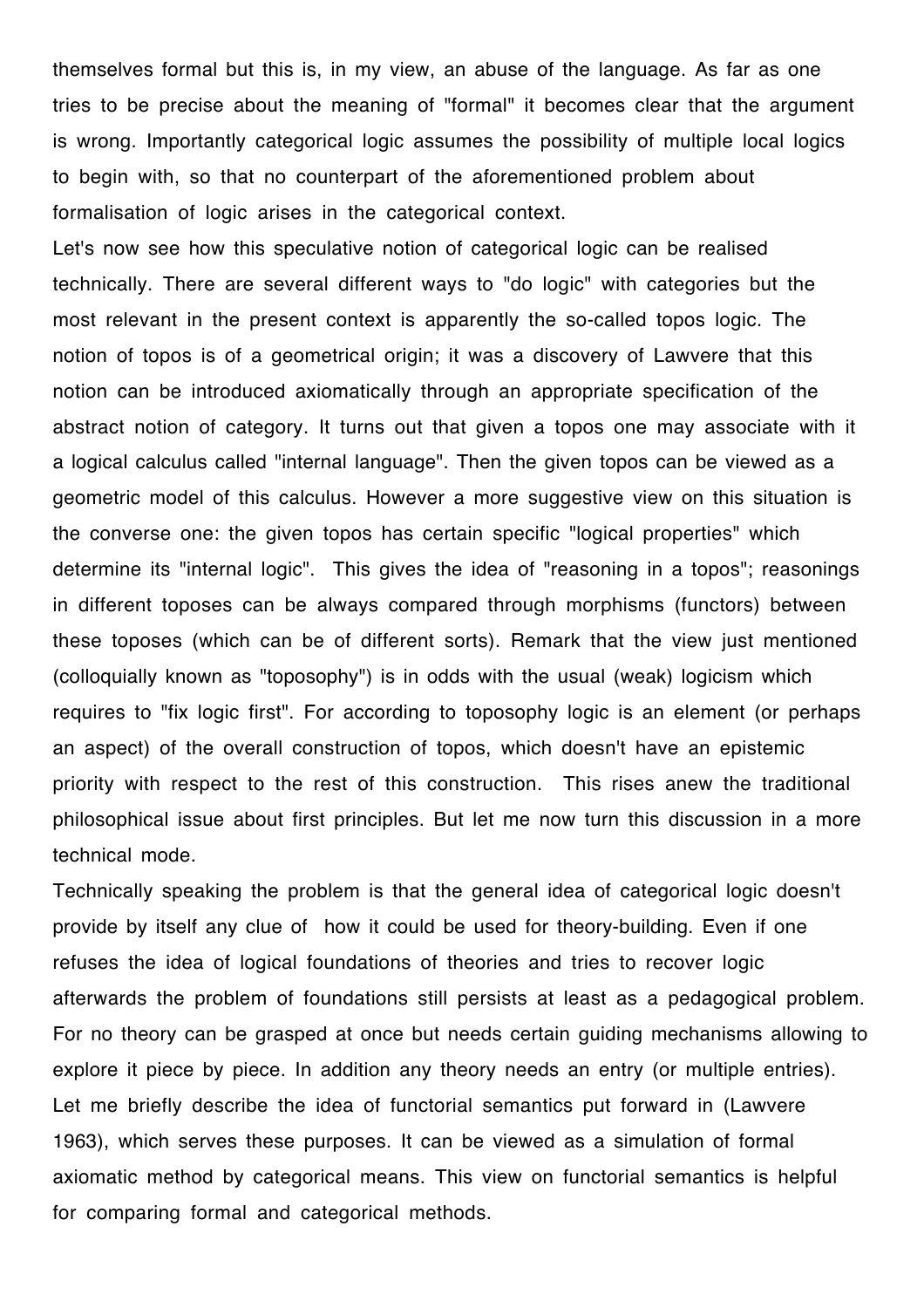Instead of writing axioms with usual strings of formulas one encodes axioms into a special "syntactic" category **T** which plays the role of "formal theory". Then like in the case of standard semantics one takes for granted a "background category" **B**, which is usually taken to be the category of sets but can be chosen differently. Models of **T** are functors of the form **F**: **T**-->**B**. This construction is that it allows for different notions of model dependent one specific properties of functors of form **F**. Another remarkable fact is that under rather general conditions **T** can be embedded into a category **M**(**T**,**B**) of its functorial models. This definitely changes the whole idea of theory as a structure over and above all its possible models and suggests the view on a theory as "generic model" (Lawvere 1963-2004, p.19) which generates other models like circles and straight lines generate further constructions in Euclid's *Elements*. The functorial semantics makes it clear that the requirement of categoricity (in Veblen's sense) is as much unrealistic as unnecessary: although "good" categorical properties of **M**(**T**,**B**) are much desirable there is no good reason to require that this category reduces to a single object.

### 10. Conclusion: Formalisation versus Categorification

Lawvere's functorial semantics has been developed for a special case of algebraic theories and so it cannot be immediately used as a method of theory-building applicable in all areas of mathematics. Since then a lot of technical work been done in related fields of categorical logic and categorical model theory. For a historical introduction and further references I refer the reader to (Bell 2005). The categorical method of theory-building is a work in progress, so to the date it doesn't exist in any standard form. The purpose of this non-technical paper is to provide this method with an appropriate epistemological background, which might motivate further technical work. So let me conclude with some general epistemological remarks.

The categorical method outlined above suggests an epistemic strategy, which differs from that suggested by formal method. In the latter case the general epistemic strategy is to subsume different objects under a common form and then stipulate this form as a self-standing abstract object. This amounts to identifying of given objects "up to isomorphism". Here "objects" may stand for various mathematical constructions including whole mathematical theories, so the sense in which the obtained formal object is "abstract" is relational. This leads to a traditional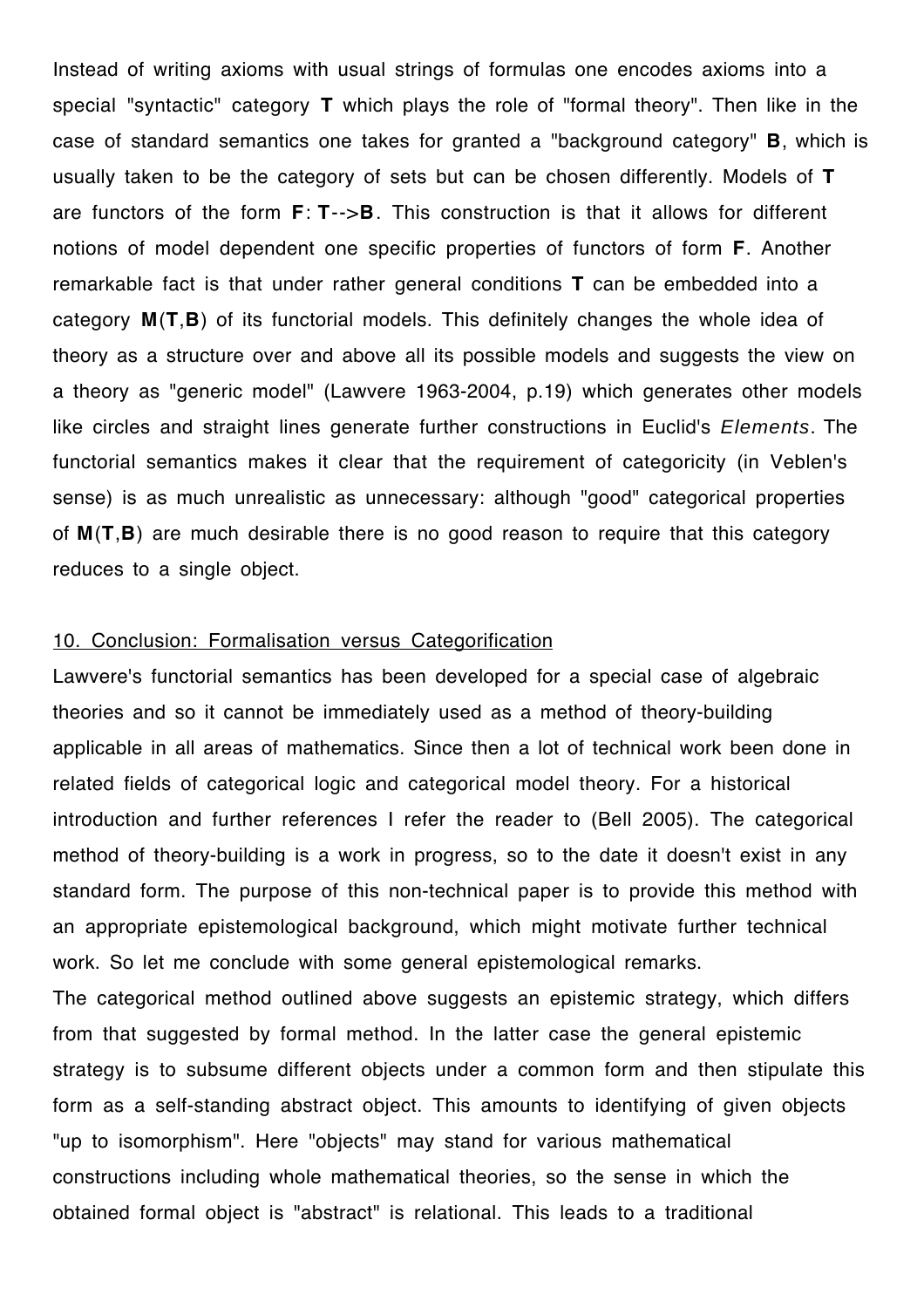hierarchical structure of organisation of mathematical knowledge, where theories and concepts are subsumed under other theories and concepts, which are more abstract, more general and more formal. Apparently the same pattern applies at the interface between mathematics and the material world and is responsible for the usual qualification of mathematics as a formal science. This epistemic strategy I call formalisation.

The alternative strategy of categorification is different. It is more general and in a sense more straightforward. Categorification amounts to taking into consideration all transformations, which can be described as categorical morphisms but not only reversible ones, i.e. not only isomorphisms. The requirement that objects and transformations in question make a category is much weaker than the requirement that these transformations are reversible (and so make a group). So formalisation is a special case of categorification. Unlike formalisation categorification in the general case doesn't subsume objects in question under a conceptual umbrella but simply links them (by mophisms) into into a whole, namely into a category. When objects are theories and morphisms are mutual interpretations of theories one gets a network of theories. Although this network might have no single "centre" it may be still coherent and well-manageable if it has "good" categorical properties.

We see that categorification like formalisation serves for integration of mathematical knowledge. But categorification unlike formalisation doesn't bring about a hierarchical structure. Given that the very idea of foundations seems to imply a hierarchical structure of knowldge (which "starts with" foundations and then branches into various specific sub-domains) one may wonder if categorification is compatible with it. I think that at least one version of the notion of foundations remains viable in a categorical context, namely the pedagogical one stressed by Lawvere in his (2003). I mean the notion of foundations as an "entry" into a theoretical network. Such entry should exist for any theoretical network but it obviously needs not to be unique. I suggest that hierarchical structures cannot any longer serve as universal models of organisation of knowledge just like they cannot any longer serve as models of organisation of our societies. But the task of integration of knowledge into a manageable whole remains pertinent as ever. I believe that categorical method of theory building outlined in this paper can be helpful for this task.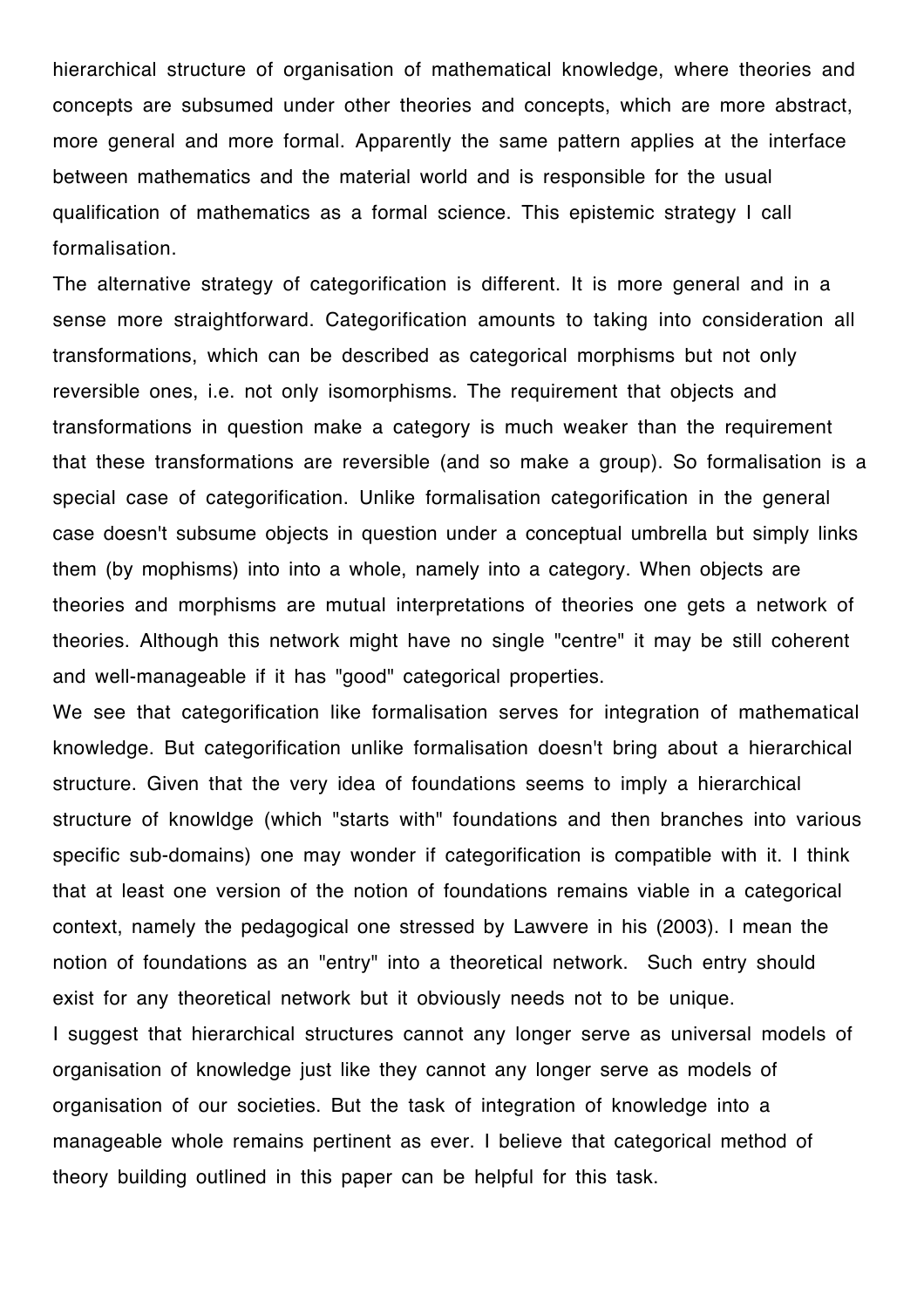#### Endnotes:

(1) One might argue that I systematically confuse here two different notions of interpretation: (a) assignment of referents to primitive terms of a formal theory like "point" and "straight line" (evaluation of logical variables) and (b) interpretation of one non-formal theory in terms of another non-formal theory like in the case when traditional geometrical points are represented by pairs of numbers. In fact in preceding paragraphs I'm talking only about (b) as also does Hilbert in the given quote. The argument which I develop below in the main text is this: the idea of formal theory and of interpretation in the sense (a) assumes that all models of a given formal theory are mutually reversibly interpretable in the sense (b). But generally they are not.

(2) This logicism about mathematics should be distinguished from stronger form of logicism aiming at reduction of mathematics to logic.

Literuature:

Awodey, S., 1996, "Structure in Mathematics and Logic: A Categorical Perspective", *Philosophia Mathematica* (3), N4, p. 209-237

Bell, J., 2005, "The Development of Categorical Logic", *Handbook of Philosophical Logic*, Vol. 12. Springer

Beltrami, E., 1868, "Saggio di interpetrazione della geometria non-euclidea", *Giornale di Matematiche*, v.6, p. 284-312

Beltrami, E., 1868-69, "Teoria fondamentale degli spazii di curvatura constante", *Annali di matematica pura et applicata* (2), 2, p. 232-255

Bolyai, J., 1832, *Scientia absoluta spatii*. Appendix to Bolyai, F., *Tentamen juventutem studiosam in elementa matheseos purae elementis ac sublimioris, methodo intuitiva, evidentiaque huic propria, introducendi*, Tomus Primus.

Bourbaki, N., 1939 - , *Elements de mathematique* , Hermann Paris

Carnap, R., 1947 *Formalisation of Logic* (*Studies in Semantics*, vol. 2) Harvard University Press

Eilenberg, S., MacLane, S., 1945, "General theory of natural equivalences",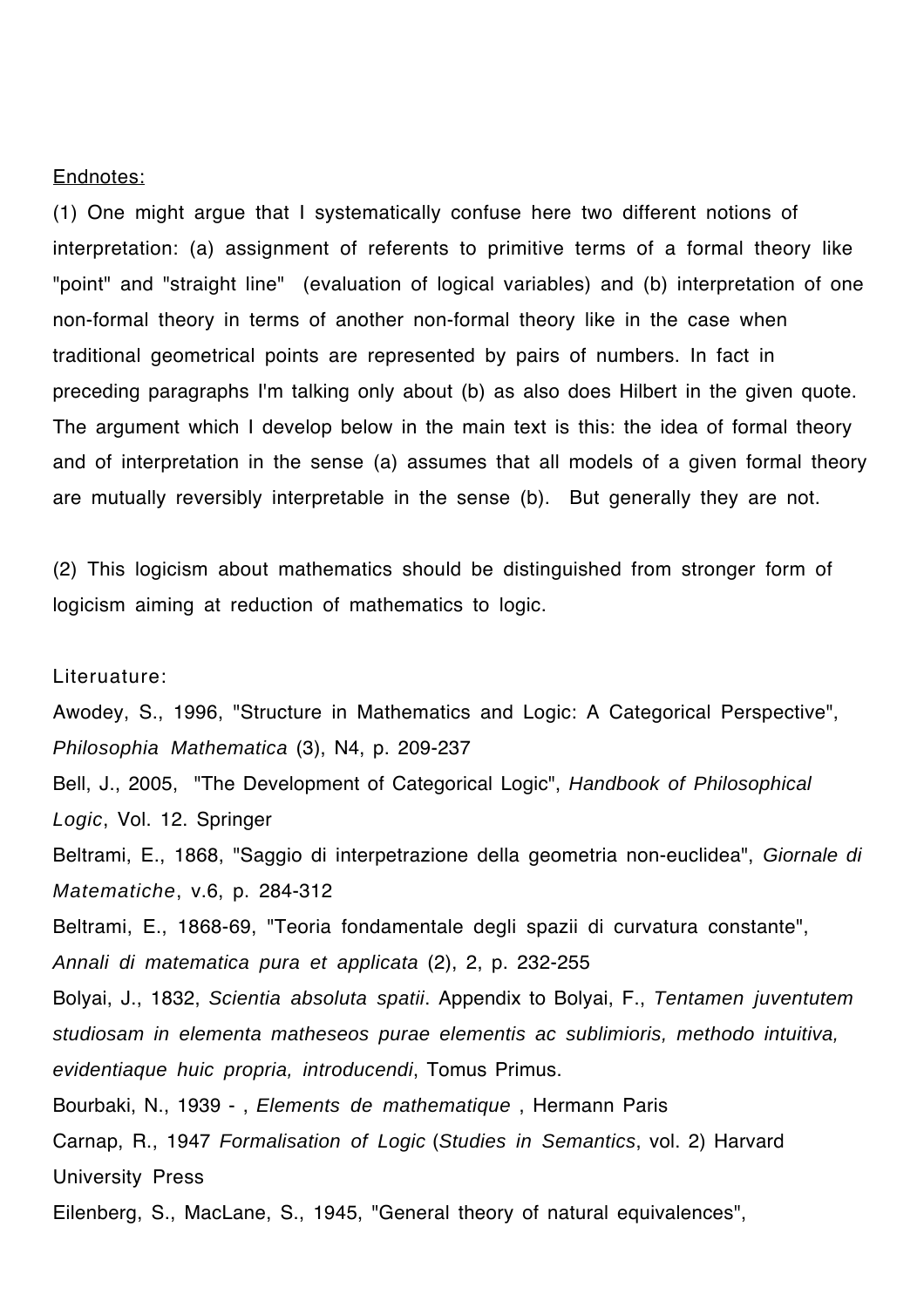*Transactions of American Mathematical Society*, 58, p. 231-294

FOM (Foundations of mathematics): http://www.cs.nyu.edu/pipermail/fom/

Frege, G., 1971, *On the Foundations of Geometry and Formal Theories of Arithmetic*, E.H.W. Kluge (ed.), Yale University Press

Hellman, G., forthcoming, "Structuralism, mathematical", to appear in *The Encyclopedia of Philosophy*, 2nd ed., MacMillan; available at G. Hellman's webpage Hilbert, D., 1899, *Grundlagen der Geometrie*, Leipzig, Teubner; second ed.: 1903 Jong W.R., Betti A., "The Aristotelian Model of Science: a Millennia-Old Model of Scientific Rationality", *Synthese*, forthcoming in 2007

Klein, F., 1872, *Vergleichende Betrachtungen ueber neuere geometrische Forschungen* ("Erlanger Programm") , Erlangen

Kline, M., 1972, *Mathematical Thought from Ancient to Modern Times*, Oxford Lawvere, W., 1963-2004, "Functorial Semantics of Algebraic Theories" (Thesis1963) and "Some algebraic problems in the context of functorial semantics of algebraic theories " (1968) Reprint with author commentary *Reprints in Theory and Applications of Categories*, No. 5, p. 1-121

Lawvere, W., 1964, "Elementary Theory of the Category of Sets", *Proceedings of the National Academy of Science*, vol. 52, N6, p.1506-1511

Lawvere, W., 1966, "The Category of Categories as a Foundation for Mathematics", *La Jolla Conference on Categorical Algebra*, Springer-Verlag , p.1-20

Lawvere, W., 2003, "Foundations and Applications: Axiomatization and Education", *The Bulletin of Symbolic Logic*, vol. 9, No. 2, p. 213-224

Lobatcheffsky, N.I., 1837, Geometrie Imaginaire, *Journal fuer die reine und angewandte Mathematik* N17

MacLane, S., 1971, *Categories for Working Mathematician*

Nagel, E., 1939, "The Formation of Modern Conceptions of Formal Logic in the Development of Geometry", Osiris, vol.7, p.142-223

Riemann, B., 1854, "Ueber die Hypothesen, welche der Geometrie zu Grunde liegen" (Habilitationsvortrag), *Abhandlungen der Kgl. Gesellschaft der Wissenschaften zu Göttingen.* 13 (1867): 133-152; reprinted in *Gesammelte Mathematische Werke* (Narasimhan, ed.), Berlin, Heidelberg, NewYork: Springer-Verlag, 1990 Rodin, A., , forthcoming "Identity and Categorification" , to appear in *Philosophia*  Scientia; available at: <http://arxiv.org/pdf/math.CT/0509596>